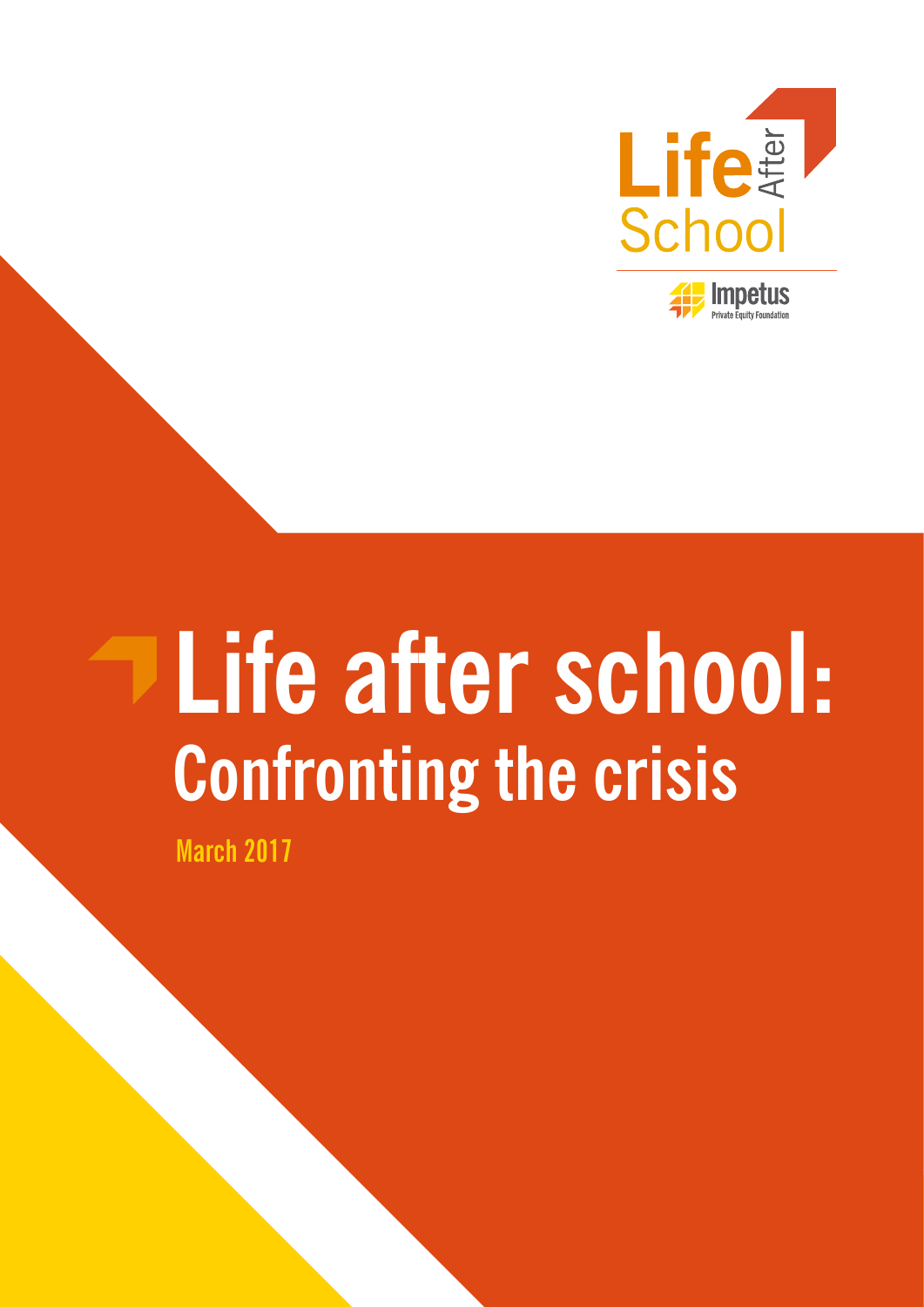**Impetus – The Private Equity Foundation (Impetus-PEF) transforms the lives of young people from disadvantaged backgrounds in the UK by ensuring they get the support they need to succeed in education, in work, in life. We find, invest in and build the best charities in the country working with these young people, helping them to have a bigger impact and on more young lives.**

**We do this by providing them with a unique package of funding, management and pro bono support. This, and our work to influence the policy and resource decisions that impact young people's lives, enables us to make a real contribution to closing the education and employment gaps between young people from disadvantaged backgrounds and their peers.**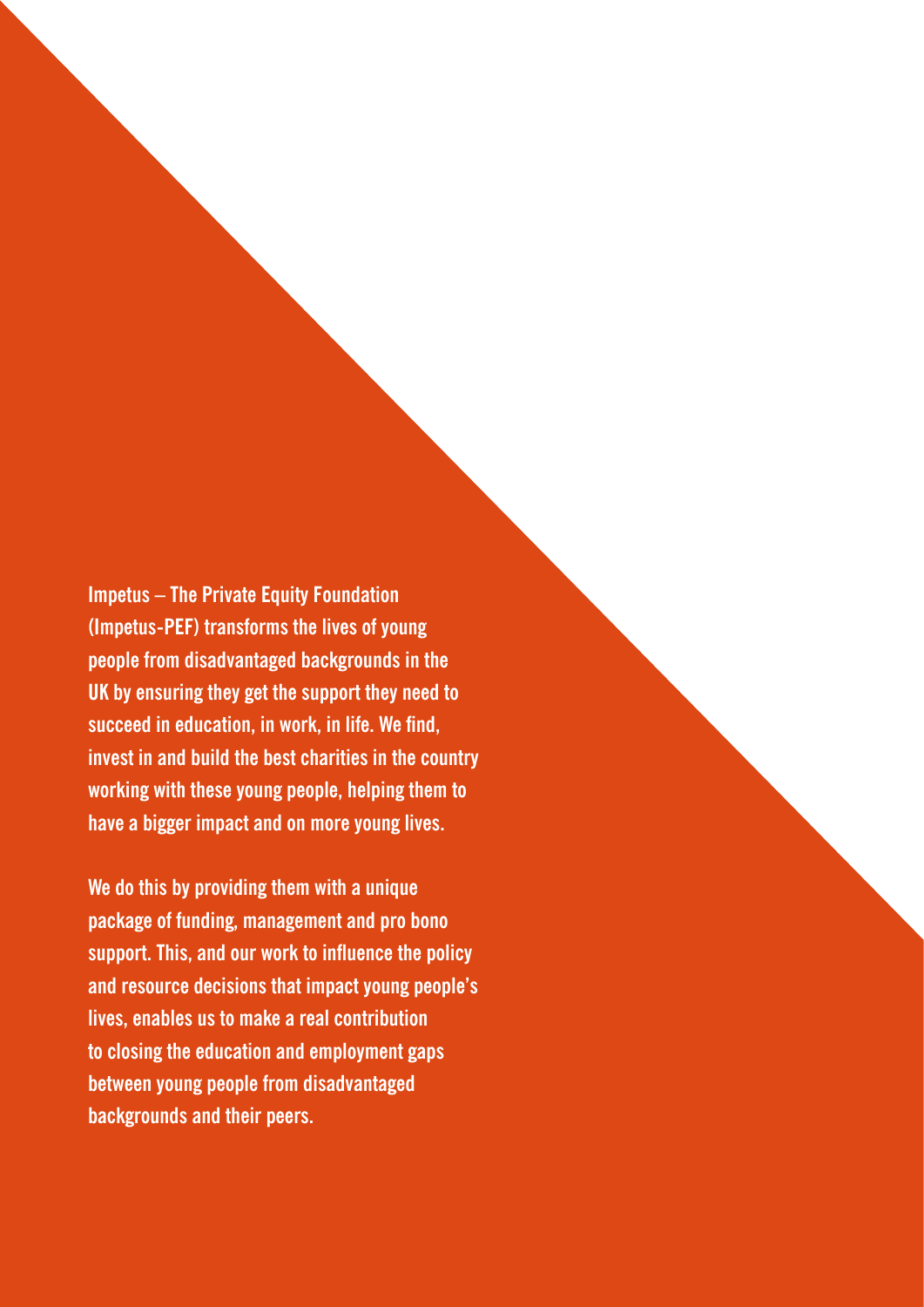# **Contents**

| $\mathbf{0}$ 1 | Acknowledgments |
|----------------|-----------------|
|----------------|-----------------|

- **Executive summary 02**
- **Introduction 06**
- **Our findings 12**
- **Our recommendations 24**
- **Appendix 29**

### **Acknowledgements**

This report is the second in Impetus-PEF's Life After School campaign. Our sincere thanks go to Rebecca Allen and Dave Thomson from Education Datalab, who extracted and analysed data from the National Pupil Database (NPD) and Individualised Learner Record (ILR). A debt of gratitude is also due to all of our interviewees, with special mention to our charity partners and their learners, who contributed so willingly towards forming our qualitative findings. Thanks also to our team at Impetus-PEF, who provided both insight and editorial contribution to this report. A final thank you must go to our supporters, R.R. Donnelley for kindly printing this report.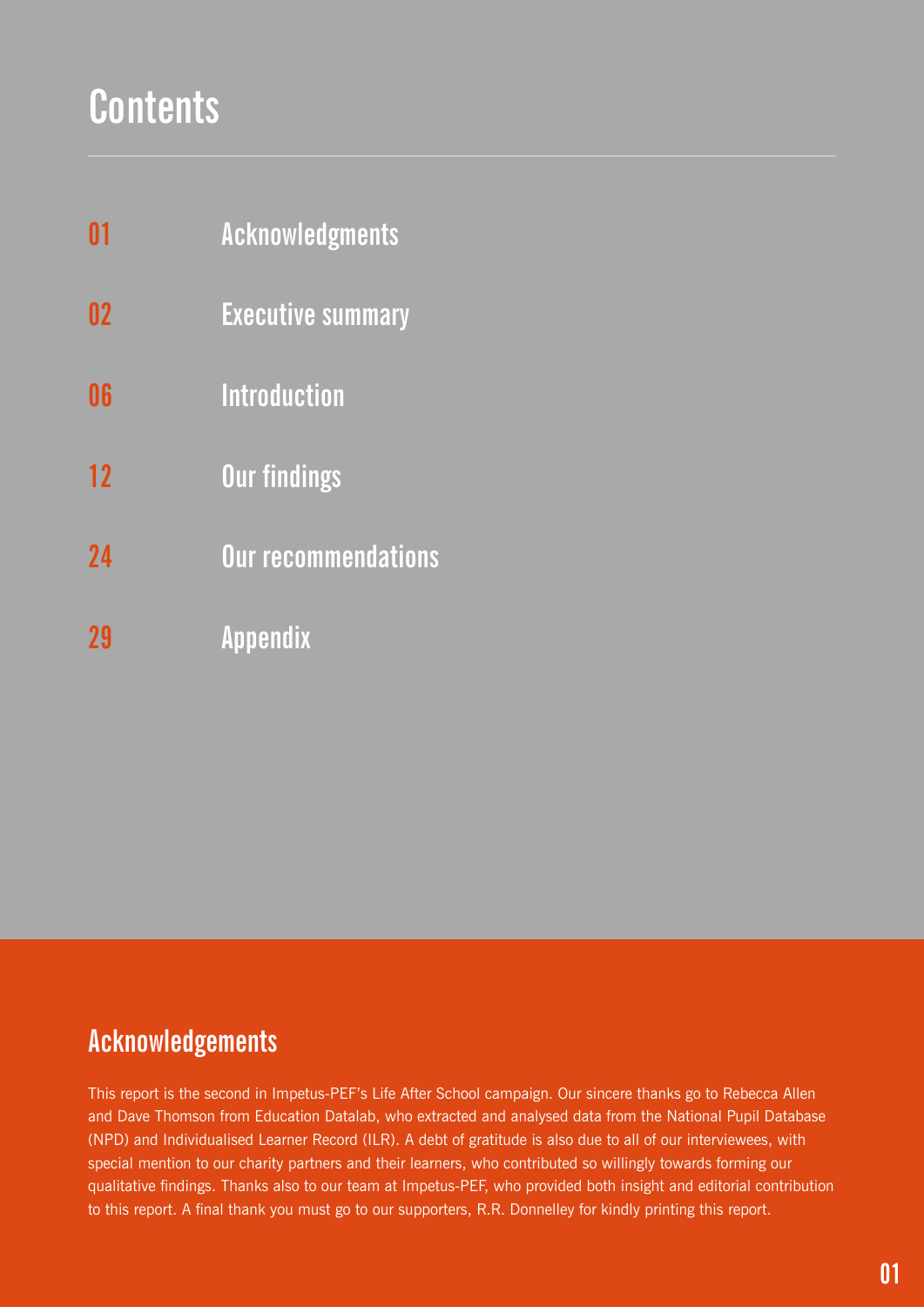# **Executive summary**

### **Overview**

Every young person should be supported to achieve good levels of competency in English and maths at school. Our best schools succeed in supporting pupils from disadvantaged backgrounds to achieve good GCSEs in these subjects. However, too many are still not attaining these crucial qualifications at 16 and young people from disadvantaged backgrounds are faring worse. The introduction of a new 1-9 grading system this summer will only add to this challenge.

Without good English and maths qualifications, life after school is much tougher, with fewer options and less access to jobs and higher education. So those who don't get the grades at 16 need a second chance to catch up by 19. In March 2016, Impetus-PEF published its report *[The road most travelled? The 16-19 journey through](http://www.impetus-pef.org.uk/wp-content/uploads/2016/03/Impetus-PEF-Position-Paper-Final-draft-Web.pdf)  [education and training](http://www.impetus-pef.org.uk/wp-content/uploads/2016/03/Impetus-PEF-Position-Paper-Final-draft-Web.pdf)* which revealed that over a third of our young people are still leaving education at 19 without attaining A\*-C GCSEs or equivalents in English and maths, and for young people from disadvantaged backgrounds, this figure stands at over half. These are not educational outcomes that we can be proud of.

So what happens to those young people who fail to achieve an  $A^*$ -C in their English and maths GCSEs at 16? Where do they go next and what do they study? What are their chances of success? The next stage in our research sought to answer these questions to understand how we can improve their outcomes.

We commissioned Education Datalab to analyse data available through the National Pupil Database (NPD) and Individual Learner Records (ILR) and we conducted field research, speaking to providers, learners and decision makers in the 16-19 education sector. This report presents our findings, which paint a picture of a crisis within the sector and our recommendations for confronting this.

### **Our findings**

**GCSE catch-up provision is not working. Most students who do not attain English and maths at 16 do not catch up by 19:**

#### **A** Irrespective of background

- Nearly double (61%) the number of students from disadvantaged backgrounds fail to attain an  $A^*$ -C in their English and maths GCSEs at 16 compared to their peers (34%)
- But regardless of background, too few students catch up by 19:

Percentage of students who do not achieve an A\*-C in GCSE English and maths at 16 but who do catch up by 19, by disadvantage

|                                   | <b>English</b> | <b>Maths</b> |
|-----------------------------------|----------------|--------------|
| Students on free school meals     | 17%            | 8%           |
| Students not on free school meals | 25%            | 13%          |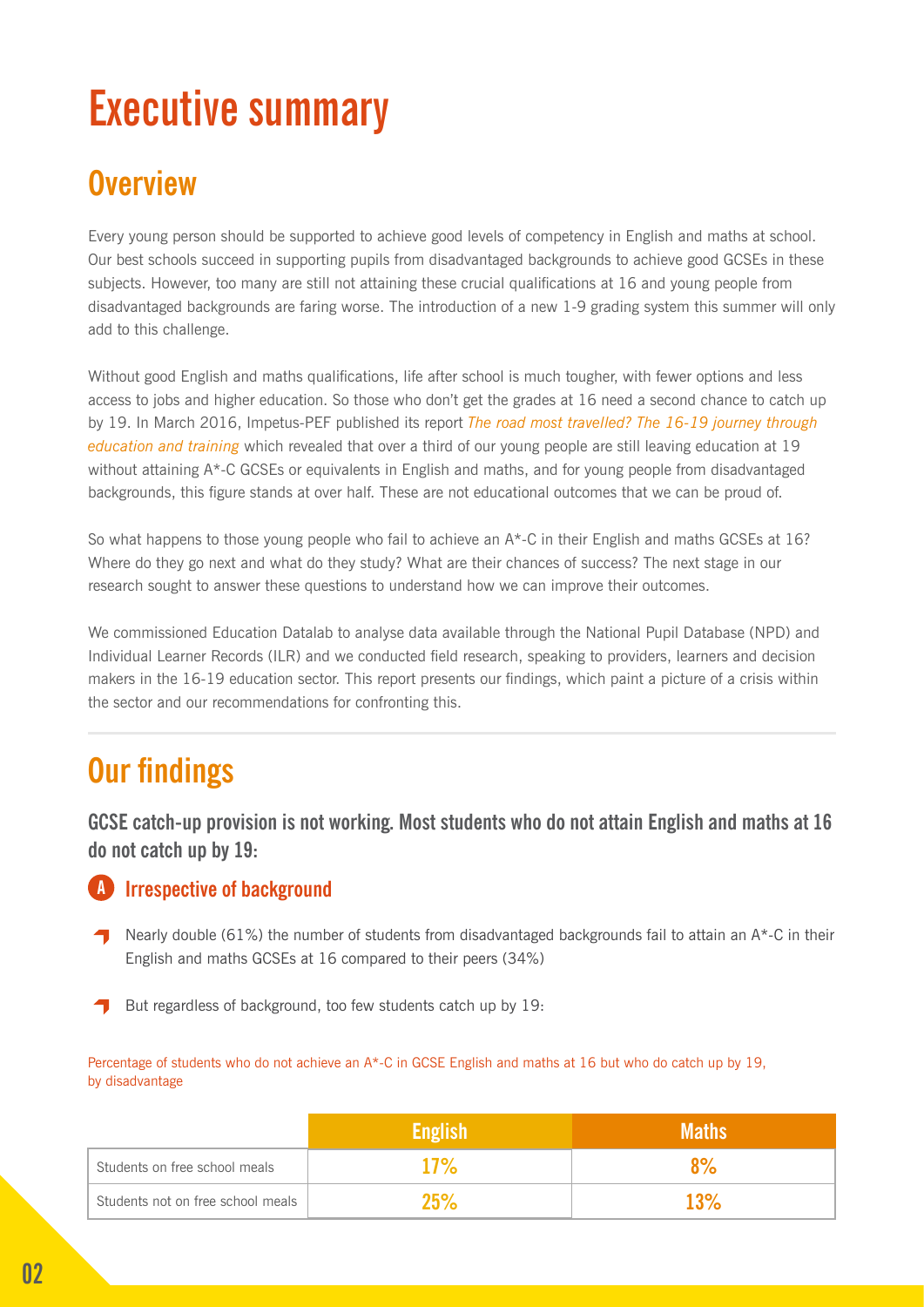#### **Irrespective of provider**

**B**

- Schools and sixth form colleges are more likely to enrol students who require catch-up provision in only one subject, or who attained D-grades so are, in theory, not far off from passing.
- Further Education (FE) colleges enrol bigger numbers, have lower attaining students and face significant structural challenges.
- **Catch-up success rates do vary for different types of institution but even in standalone sixth form colleges** (which do best), less than a third of students overall successfully catch up:

#### Percentage of students not achieving an A\*-C in GCSE English and maths at 16 who catch up by 19, by provider.

|                | <b>School</b> | Sixth form college | <b>FE</b> college |
|----------------|---------------|--------------------|-------------------|
| <b>English</b> | 26%           | 32%                | 13%               |
| <b>Maths</b>   | 11%           | 18%                |                   |

#### **The majority of students who catch up by the end of year 13, do so through Functional Skills C**

**T** Many FE students are taking other Level 2 English and maths catch-up courses, commonly Functional Skills, rather than GCSEs. These qualifications, while increasing in recognition, are still relatively unheard of with little data available measuring their progression potential and lack the currency amongst employers that GCSEs hold.

#### **For low-attaining students, their routes to progression are unclear and lacking quality**

- The majority of students who need to catch up in English and maths at 16 are either taking below Level 2 courses, are not enrolled in catch-up provision or are not recorded in education at all.
- **T** Nearly a fifth (17%) of both FSM and non-FSM students needing to catch up in both subjects, drop out at the end of year 12.
- Very few catch-up students progress to Level 3 pathways in year 13. Only 4% of catch-up students start A-Levels and 28% in either vocational or mixed (combination of vocational and academic) Level 3 courses.

#### **FE colleges face significant challenges which inhibit their ability to drive progression**

- FE colleges serve three times more catch-up students (124,982) than schools (38,657) and ten times more students than sixth form colleges (12,924).
- T The vast increase in numbers of students entering FE colleges requiring catch-up provision has put pressure on timetabling, facilities, recruitment and teaching.
- Many of these students lack confidence, are disengaged and will drop out of mainstream education and enrol with independent learning providers, like our charity partners.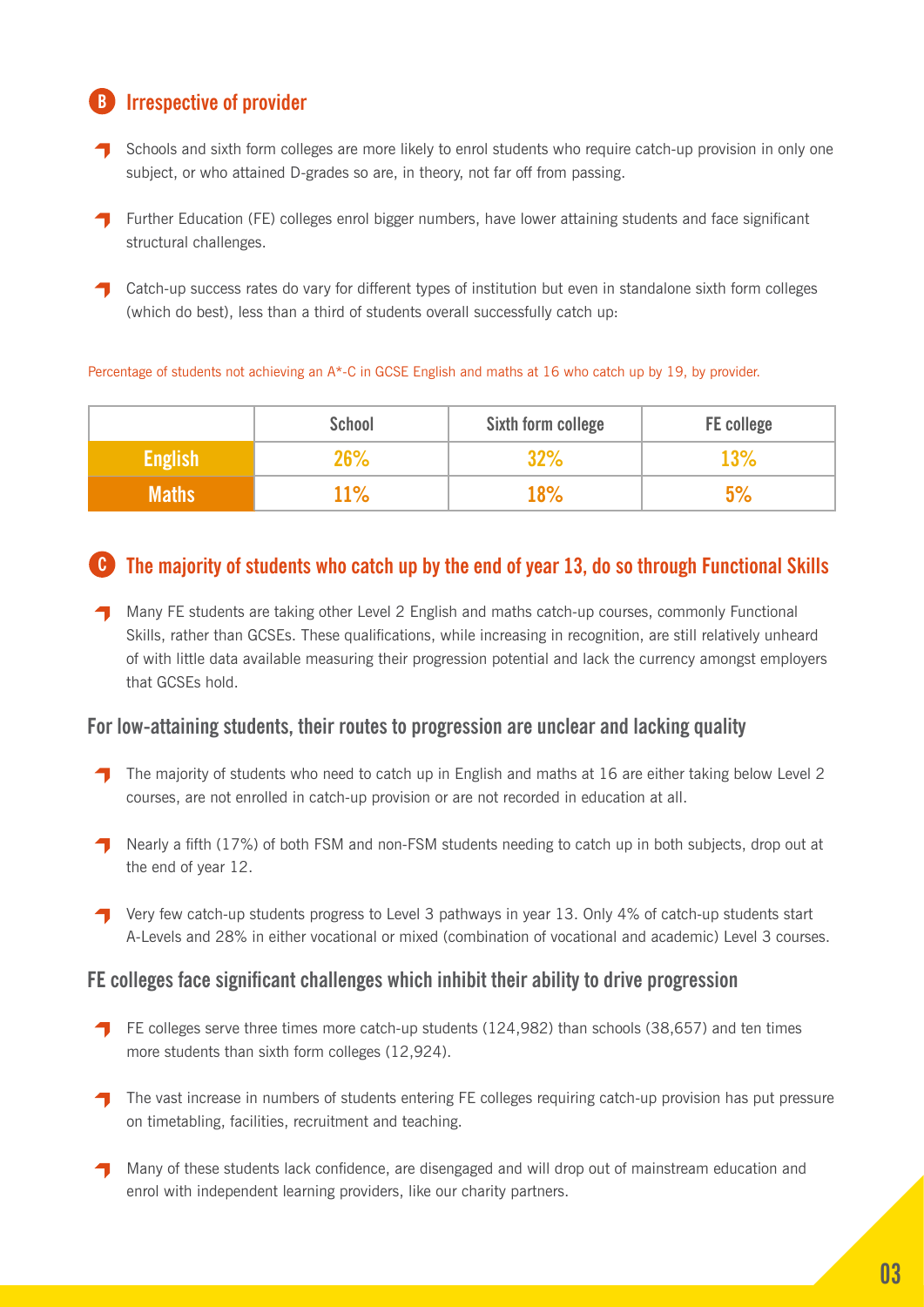### **Our recommendations**

**1**

**That the government retain its ambition for everyone to attain a Level 2 (GCSE or equivalent) in English and maths by 19.**

Students closest to achieving the equivalent of a 'C' under the new 1-9 grade scale at 16 should continue working towards this level through GCSEs. All other lower-attaining students should have the option of working towards a good GCSE or high-quality and wellrecognised equivalent.

**That the government create an 'Excellence in English and maths fund' committing an extra £935 per pupil retaking English and maths, with half of the payment awarded to providers up front and the other half conditional on attainment, to drive innovation.**

- The 'Excellence in English and maths fund' would be a funding incentive that provides colleges additional money based on the amount provided to secondary schools through the pupil premium.
- Full funding should be made available to students who need to catch up in both subjects and half of this amount for students who need to catch up in one. Half of the funding would be made available on enrolment and the other half on successful completion of a GCSE or equivalent English and/or maths course.



**2**

**That the government and all relevant stakeholders commit to developing Functional Skills into a high quality and valued qualification, measured on progression rates and employment outcomes.**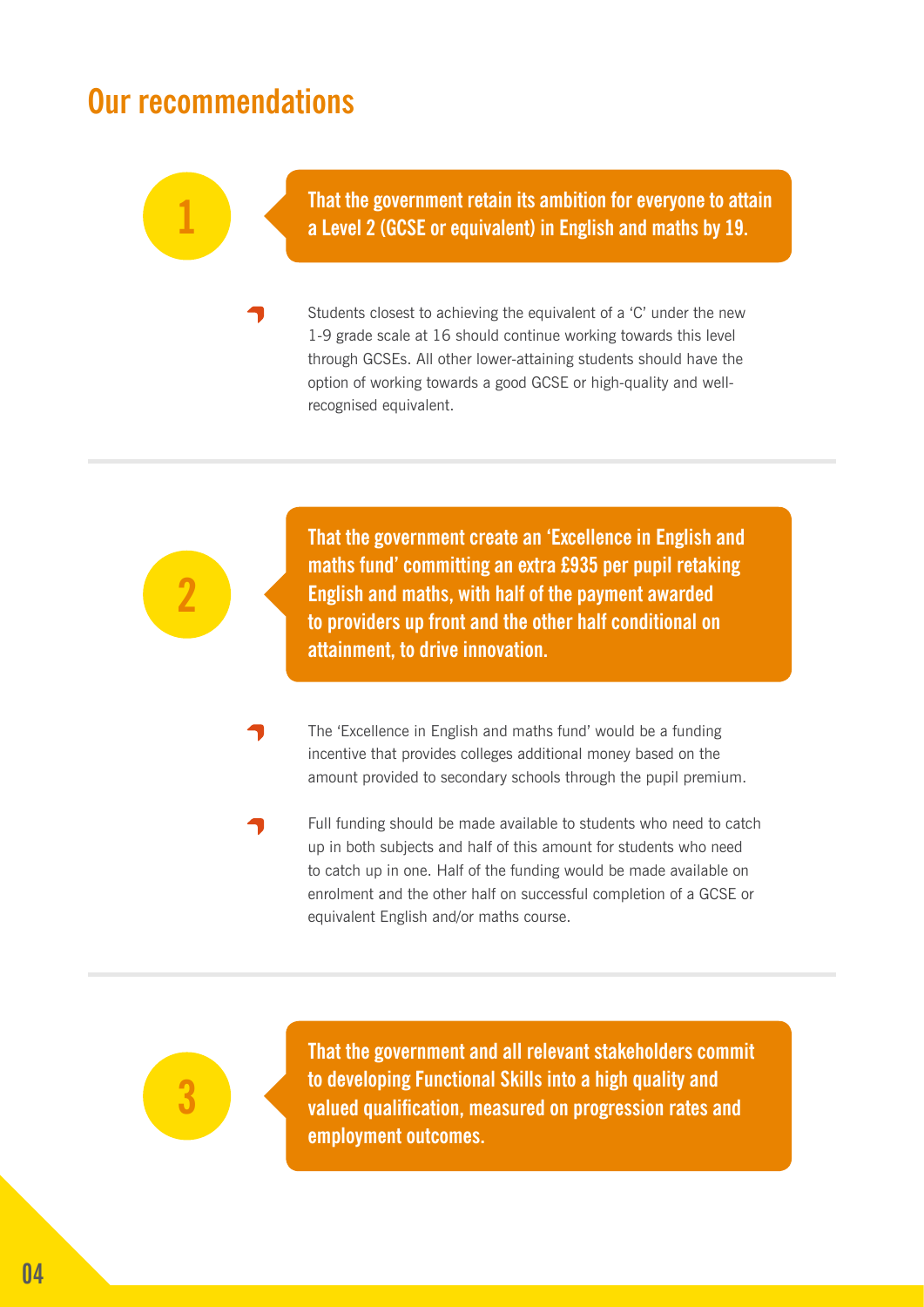- Attainment rates of students achieving Level 2 English and maths, specifically through Functional Skills, should be better publicised and progression rates to Level 3 study programmes or into work should be published to assess and demonstrate their value.
- This commitment should be fronted by a campaign to increase awareness and value for the qualifications so that businesses, parents and students are informed of their potential.

**That the government test ways to increase the supply of qualified English and maths teachers in the FE sector.**

Successful programmes like Teach First are well supported by government. The Education and Training Foundation have completed a 'positive' Premium Graduate scheme to attract new teachers to the FE sector. To prove impact, an expanded trial should be supported.

**That the Institute of Apprenticeships and Technical Education monitors and reports on key 'social mobility indicators' such as the gap in access, completion and progression between disadvantaged young people and their peers entering technical routes and apprenticeships.**

**5**

**4**

We recommend that government designs a high-quality transition year, as cited in the *[Post-16 Skills Plan](https://www.gov.uk/government/uploads/system/uploads/attachment_data/file/536043/Post-16_Skills_Plan.pdf)*, to facilitate access for all students without GCSE English and maths to high-quality catch-up provision and careers information, advice and guidance (CIAG).

The Institute should be required to measure the gap between disadvantaged students and their better off peers entering for Level 3 technical education and apprenticeships and publish findings and mitigation plans on an annual basis.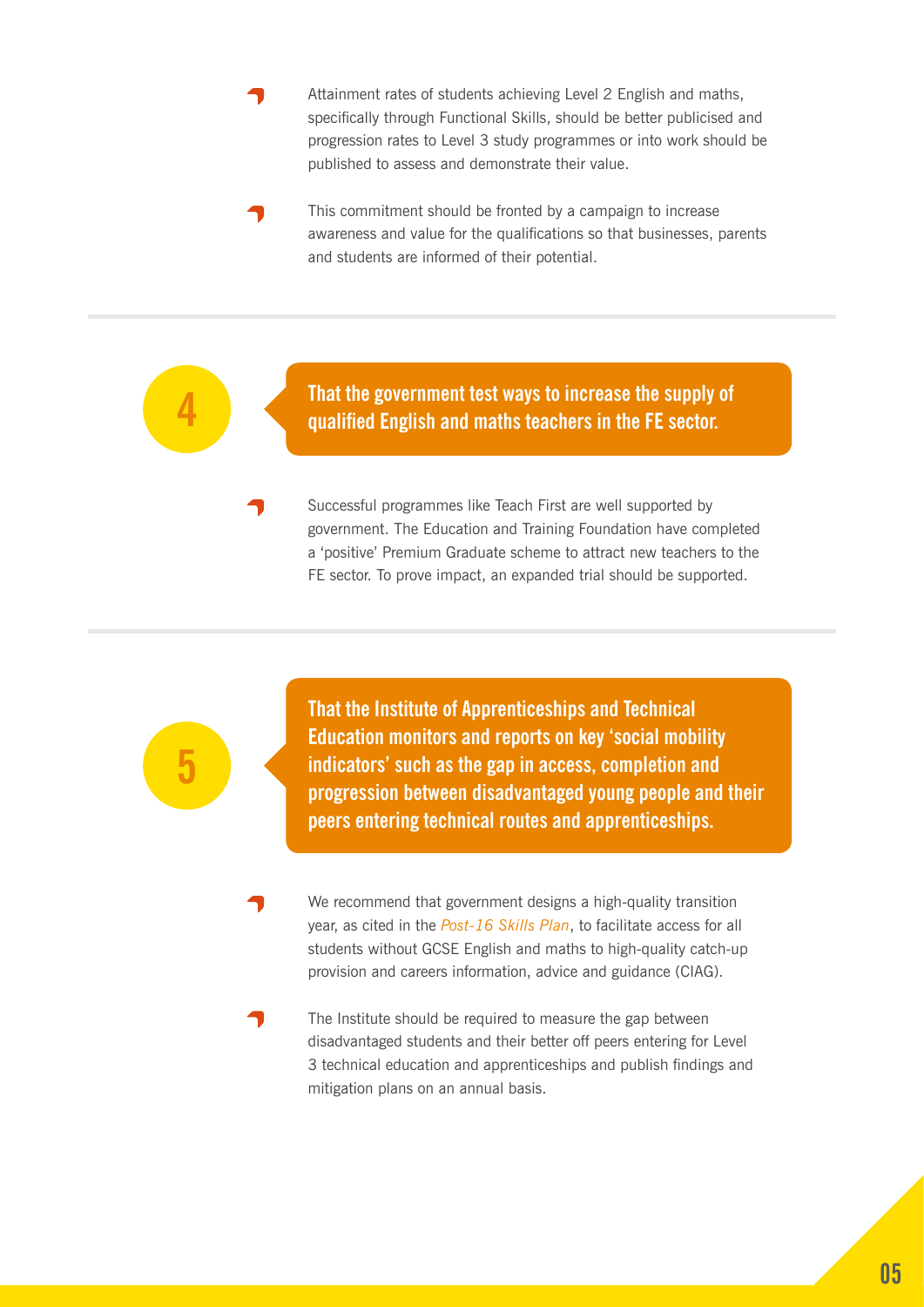## **Introduction: The post-16 English and maths landscape**

"Good English and maths grades are fundamental to young people's employment and education prospects. Individuals with very low literacy and numeracy are severely disadvantaged in the labour market. Every other country in the developed world concentrates on improving the language and maths skills of its post-16 students and so should England. Recognising the central place of English and maths skills in society is long overdue."<sup>1</sup>

#### **- Baroness Wolf of Dulwich CBE**



### **English and maths matter...**

In the UK, GCSEs in English and maths are considered the benchmark which all young people should attain. They are the gateway to A-Levels and university, apprenticeships and employment. Without them, young people's choices and prospects are limited.

Failing to meet this benchmark is problematic; it impacts on young people's lives, on our national productivity and on our global standing in today's world.

According to a 2014 Department for Education report:

'Those in the labour market with full Level 2 GCSEs (including English and maths) earn on average £283,000 (men) and £232,000 (women) more during their lifetime, compared to those without qualifications.<sup>'2</sup>

The Education and Training Foundation has found 'widespread agreement about the critical importance of maths and English skills to employers and their desire to see standards improved.<sup>3</sup>

The Institute for Fiscal Studies (IFS) reported that 'raising GCSE attainment is crucial to get more young people from disadvantaged backgrounds into university.<sup>'4</sup> The CBI, in a 2012 report, went further, stating:

'Every young person must master a range of core subjects to an adequate level – including critically maths, English and the sciences…. These are core because only when young people have reached a sufficient standard in them can they make substantive progress in their studies and wider life. They furnish the essential scaffolding for gaining other knowledge and skills, whether in the classroom or a workplace.<sup>'5</sup>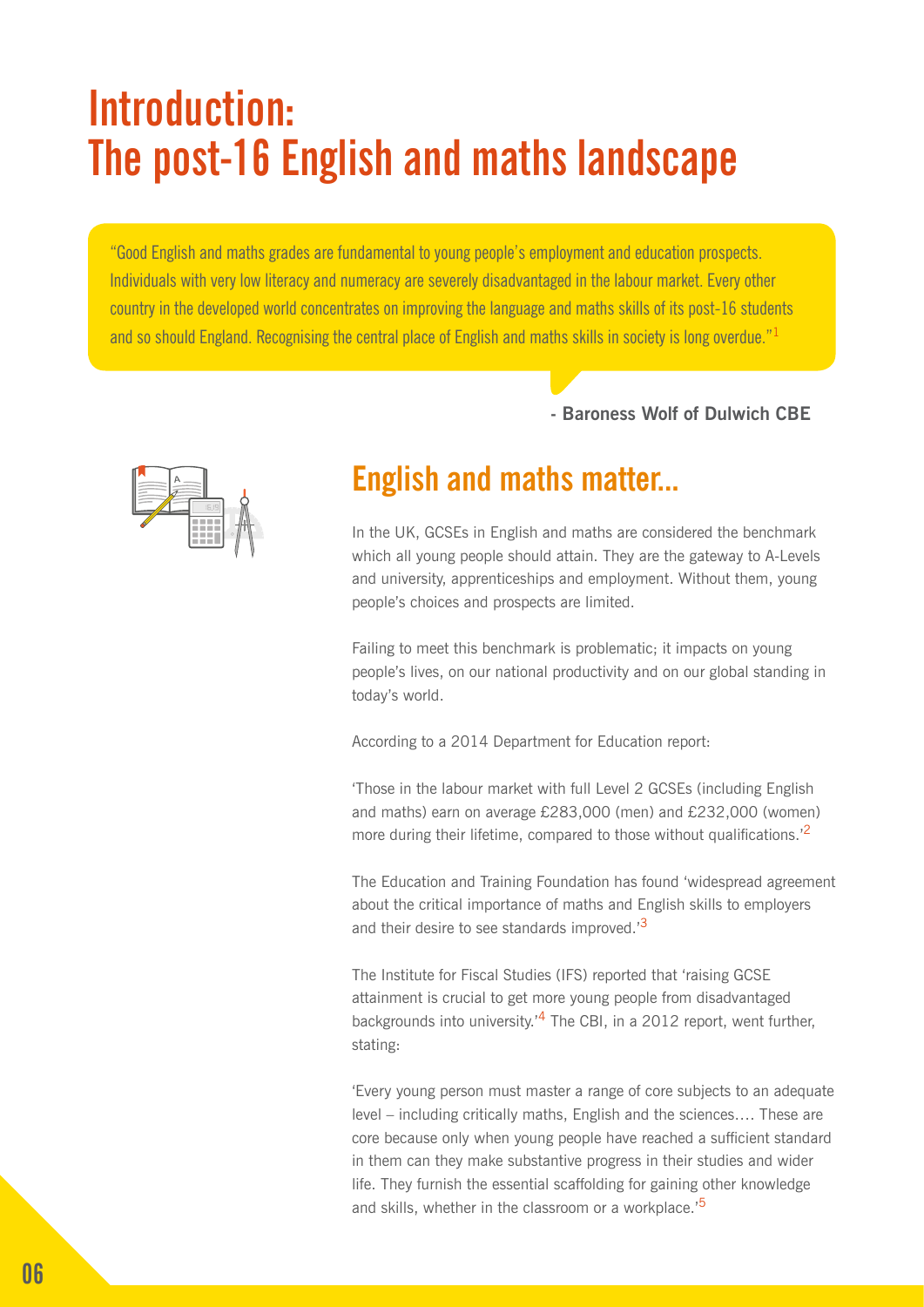

### **… but our young people are not getting the qualifications they need**

Despite a raft of changes over the last 50 years aimed at improving the level of basic skills, the problem of low literacy and numeracy has remained persistent. A recent government review of the impact of poor English and maths skills on employers stated:

'As technology and globalisation have continued to bring about major changes in the workplace, so too have poor skills levels become an issue for governments aiming to increase the UK's productivity and build sustainable growth.'<sup>6</sup>

The 2015 PISA rankings published in 2016 reinforced their standard finding: that there has been little change in the level of literacy and numeracy of 15 year olds in the UK in the last three years.

Since 2012, the UK fell one place in maths, to 27th, and climbed one place in English, to 22nd out of 72 countries. This is despite the UK still significantly outspending other countries on education, 'paying \$114,900 per student from the age of six to 15, compared with the \$90,300 OECD average.'<sup>7</sup>

As a country, we have a structural problem ensuring all young people develop basic English and maths skills.



### **There is political will to reform the system…**

Since 2010, the government has embarked on an overhaul of English and maths provision designed to improve the quality of GCSEs and to renew focus on ensuring that all young people gain these qualifications by the age of 19.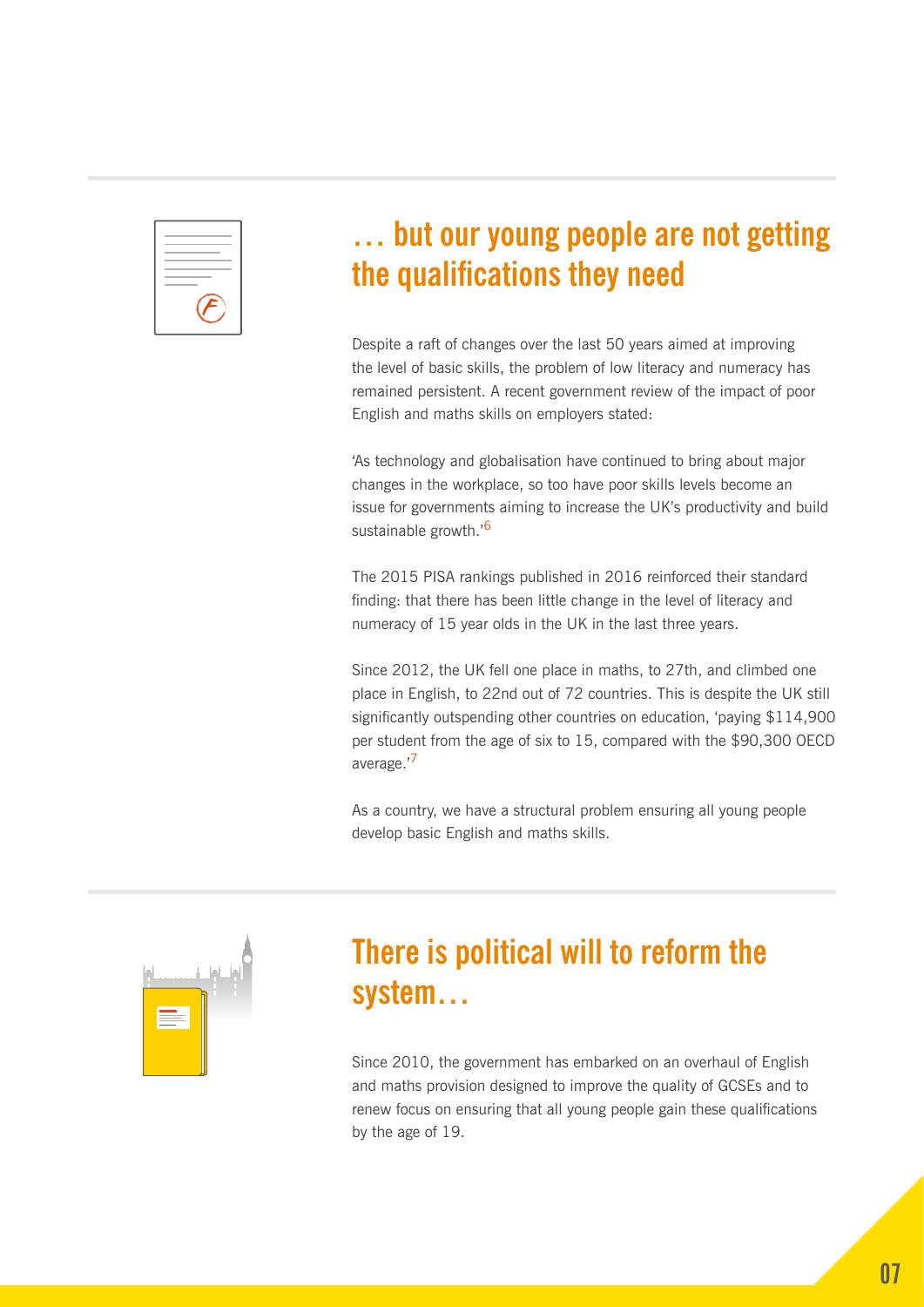Michael Gove introduced reforms to GCSEs in 2013 by stating:

'I have prioritised English and mathematics because they are both fundamental to facilitating learning in other subjects, and yet PISA evidence demonstrates that 15-year-olds in nine other countries are, on average, at least half a year ahead of students in England in both reading and mathematics. Reform of these key subjects is, therefore, a matter of pressing urgency.'<sup>8</sup>

GCSE reforms entail the introduction of more rigorous curricula and a change in the grading system (from A\*-F to 1-9). These combined changes will raise the threshold for a GCSE pass from summer 2017.

Post-16 education has also been subject to a number of reforms. These include:

- 4 The introduction of the raised participation age (RPA), which requires all young people to remain in some form of education or training until at least the age of 18.
- The introduction of study programmes (as recommended in the 2011 *Wolf Review of Vocational Education*).
- The requirement to continue studying English and maths until age 18 for learners without pass grades in these subjects at 16.
- Compulsory GCSE resits for pupils gaining a grade D at 16. Those gaining lower than a grade D can start by taking an equivalent qualification, such as Functional Skills.



### **… but resources have not followed**

As a consequence, the 16-19 education sector has been placed under considerable strain. By 2015, there had been a 156% increase in the number of students retaking English and a 58% increase in those retaking maths at age 17, compared to before the reforms were introduced.<sup>9</sup>

The effects of more rigorous GCSE curricula and grade changes will be seen from summer 2017 and are predicted to result in a further dip in pass rates (at least at first). One assumption suggests that around 35% of pupils would have achieved a grade 5 (the presumptive long-term 'C' equivalent) or above in both English and maths in 2015 had GCSEs been graded on the 1-9 scale.<sup>10</sup> If this scenario comes to fruition, it will lead to a further swelling of the numbers of students requiring catch-up provision post-16.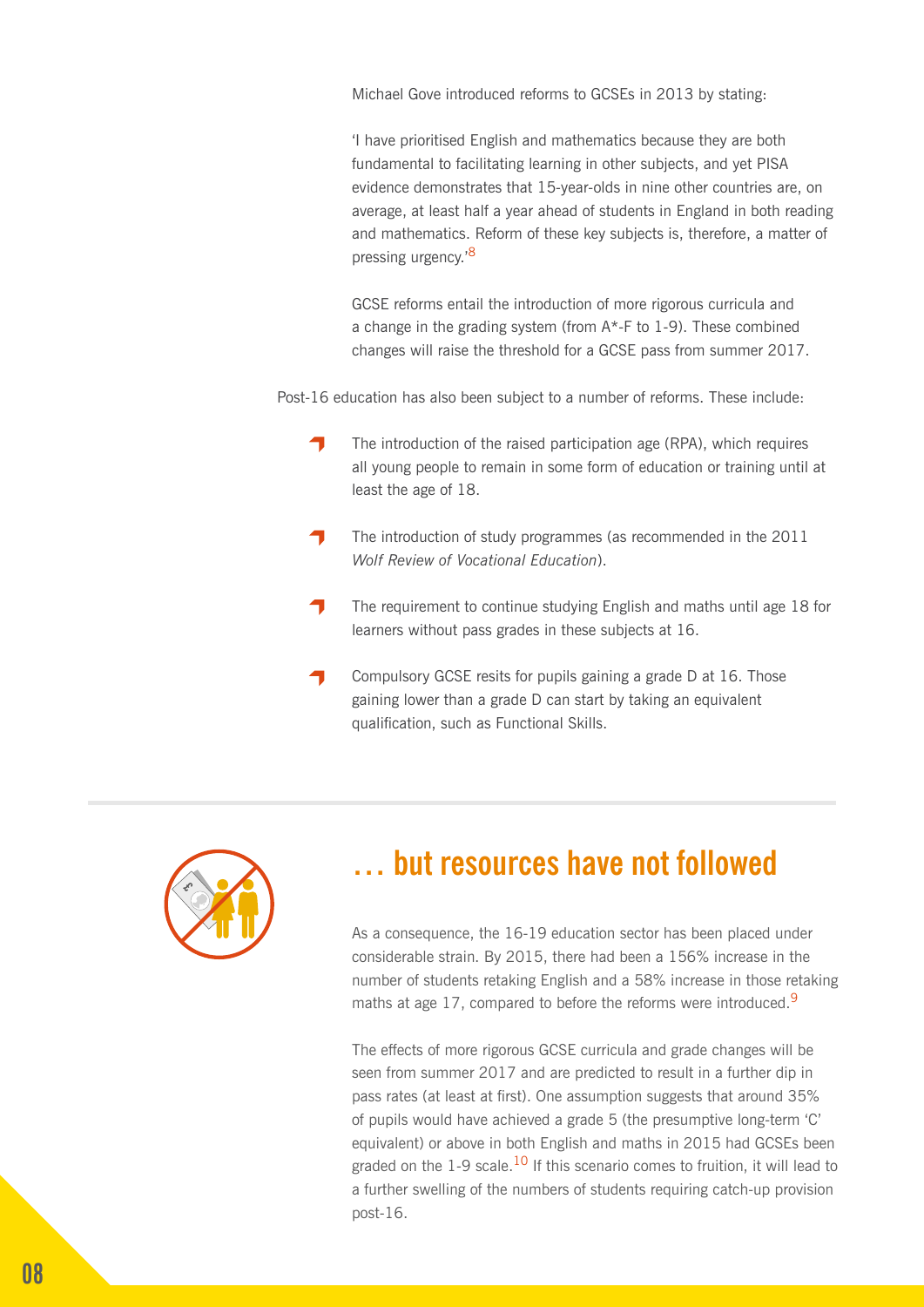The expectation that FE colleges pick up low-attaining students, deliver new and more challenging curricula, and implement changes outlined in the Post-16 Skills Plan against the backdrop of area-based reviews and stagnant funding, is a huge risk.

### **This is the crisis facing 16-19 education and urgent action is needed to address it.**



### **Our research methodology**

To better understand the journey taken by students who need to catch up in English and maths post-16, we commissioned Education Datalab to link data available through the National Pupil Database (NPD) and Individual Learner Records (ILR) of post-16 education.

To capture the journey from 16-19 of a full cohort of students, we analysed data from students who completed their GCSEs in 2012/13, began their post-16 education in September 2013 and observed them taking additional qualifications during the 2013/14 and 2014/15 academic years.

While this cohort was only partially impacted by the RPA, the findings give us a good idea of the trajectory of students post-16 and the impact of the institutions they attend.

We also wanted to get a better understanding of the challenges faced by post-16 providers in delivering these courses and to identify whether there are pockets of good practice which could be scaled across the sector.

To achieve this, we interviewed a number of stakeholders from across the post-16 sector, including college leaders, teachers, independent providers and learners themselves, as well as relevant civil servants and our charity partners.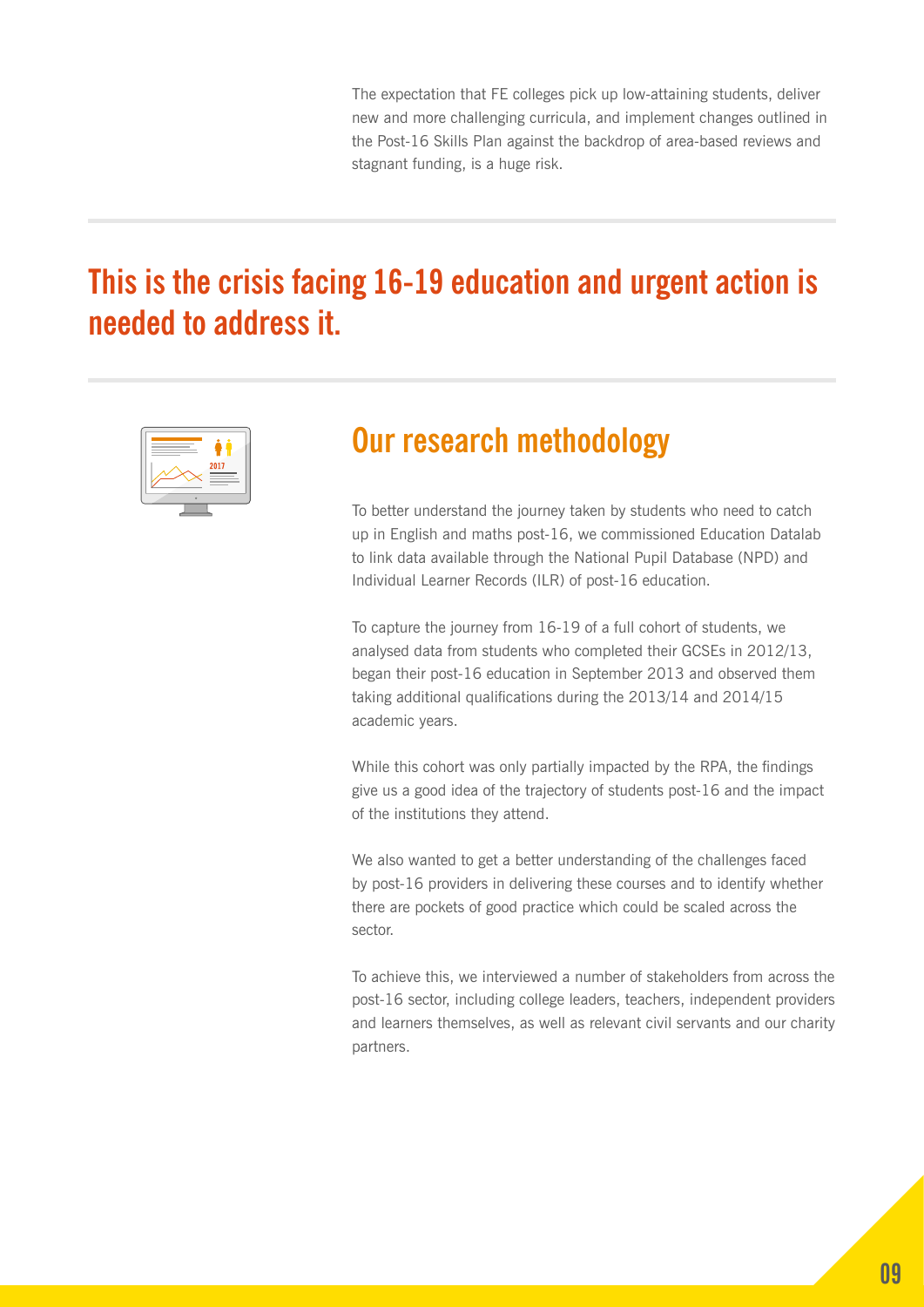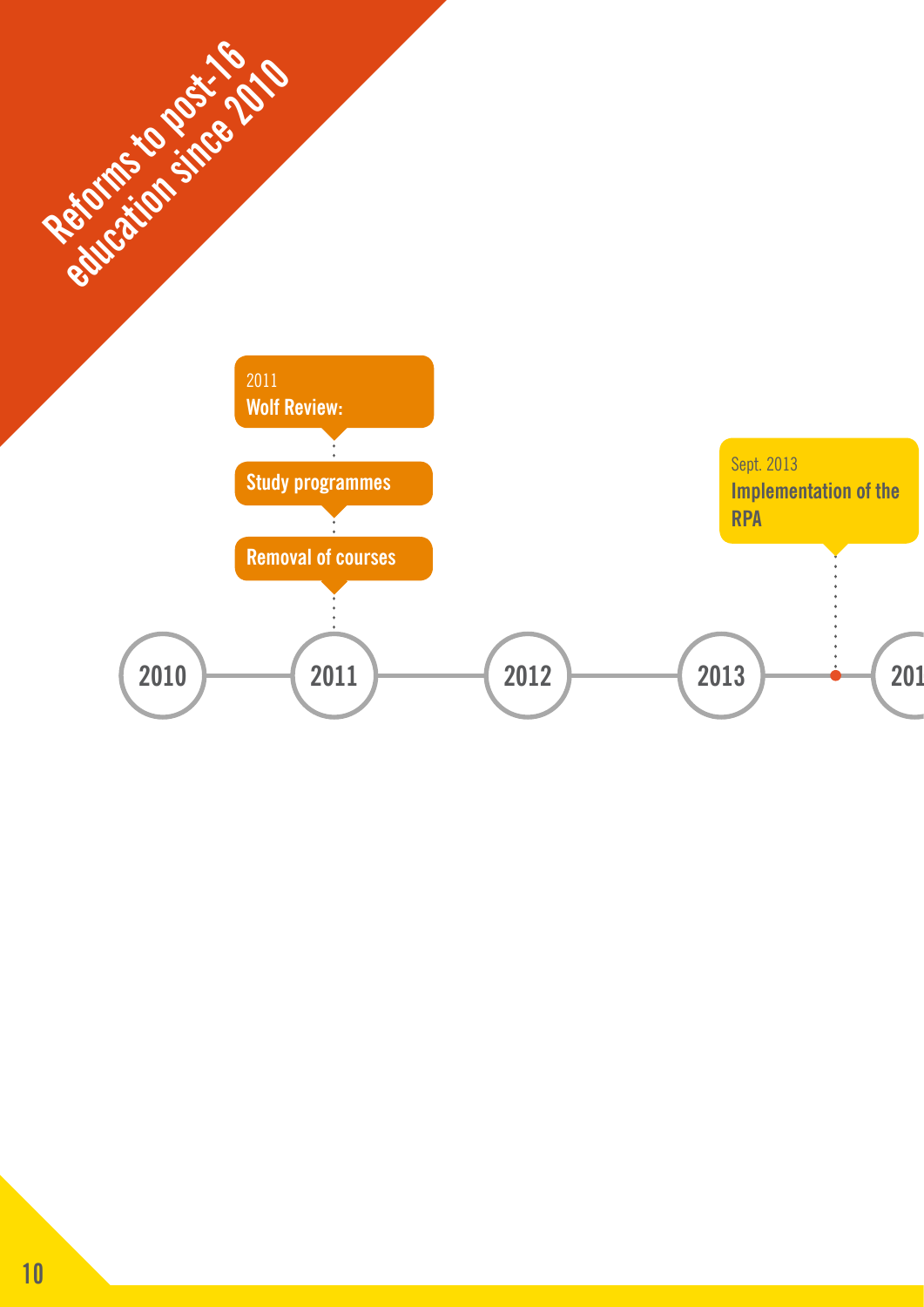

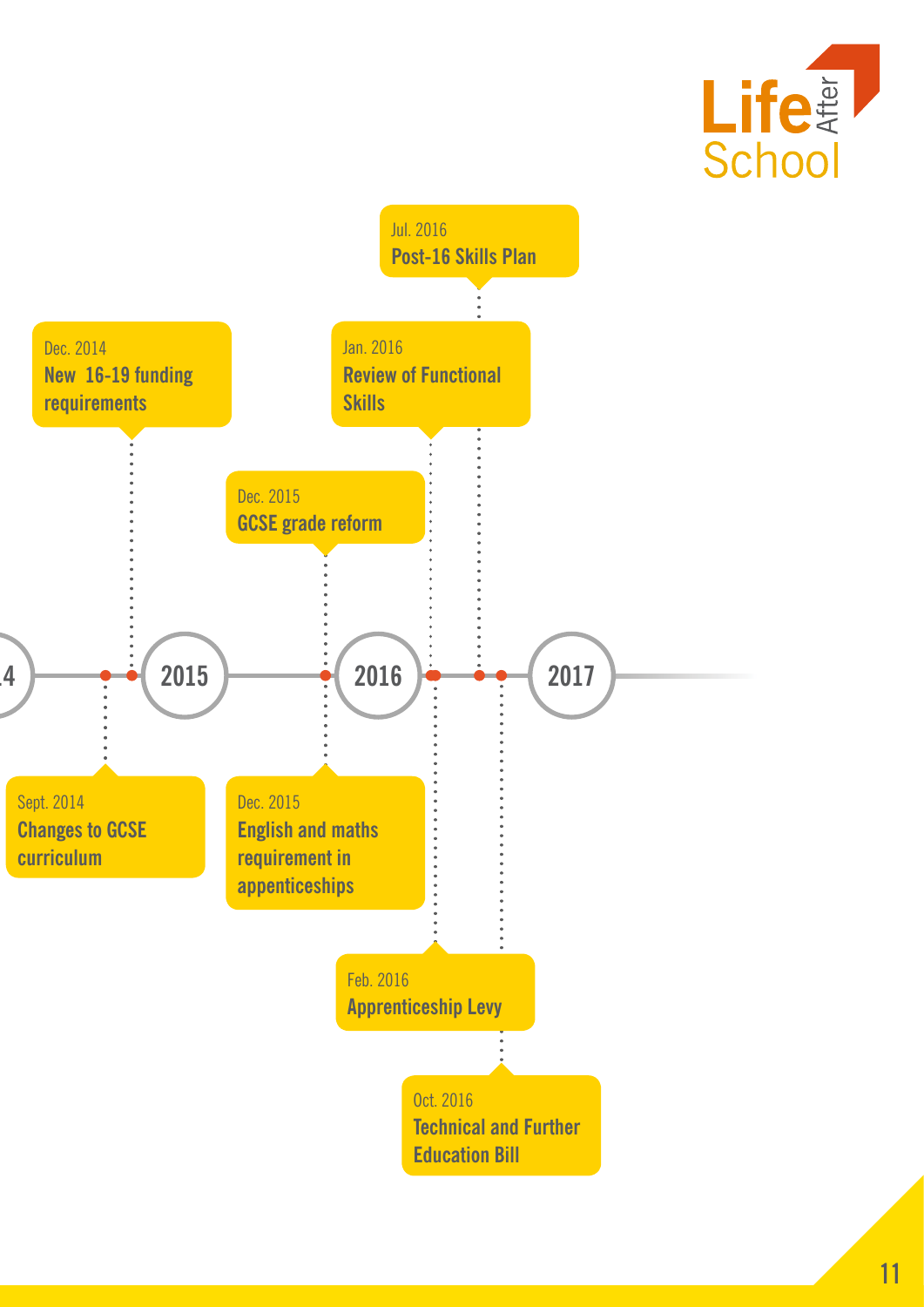# **Our findings**

**GCSE catch-up provision is not working: the majority of students who do not attain English and maths at 16 have not caught up by 19 irrespective of their socio-economic background, prior attainment, where they live, or the institution they attend. Most of the students who do catch up do so through Functional Skills.**

Disadvantaged pupils are disproportionately likely to need catch-up provision: almost twice as many students eligible for FSM (61%) fail to attain a C or above in their English and maths GCSEs at 16 than their peers (34%). They are also more likely to get a grade below a D.

#### Figure 1.



**Young people achieving a grade C or above in English, maths or both at 16 by FSM Vs non-FSM**

### **Catch-up rates by background**

The gap between young people eligible for FSM and their peers is narrower when looking at catch-up students than when looking at GCSE students – but this is not a positive story. Overall catch-up success rates for students of all backgrounds by 19 are poor, with maths proving the more difficult subject to achieve success in.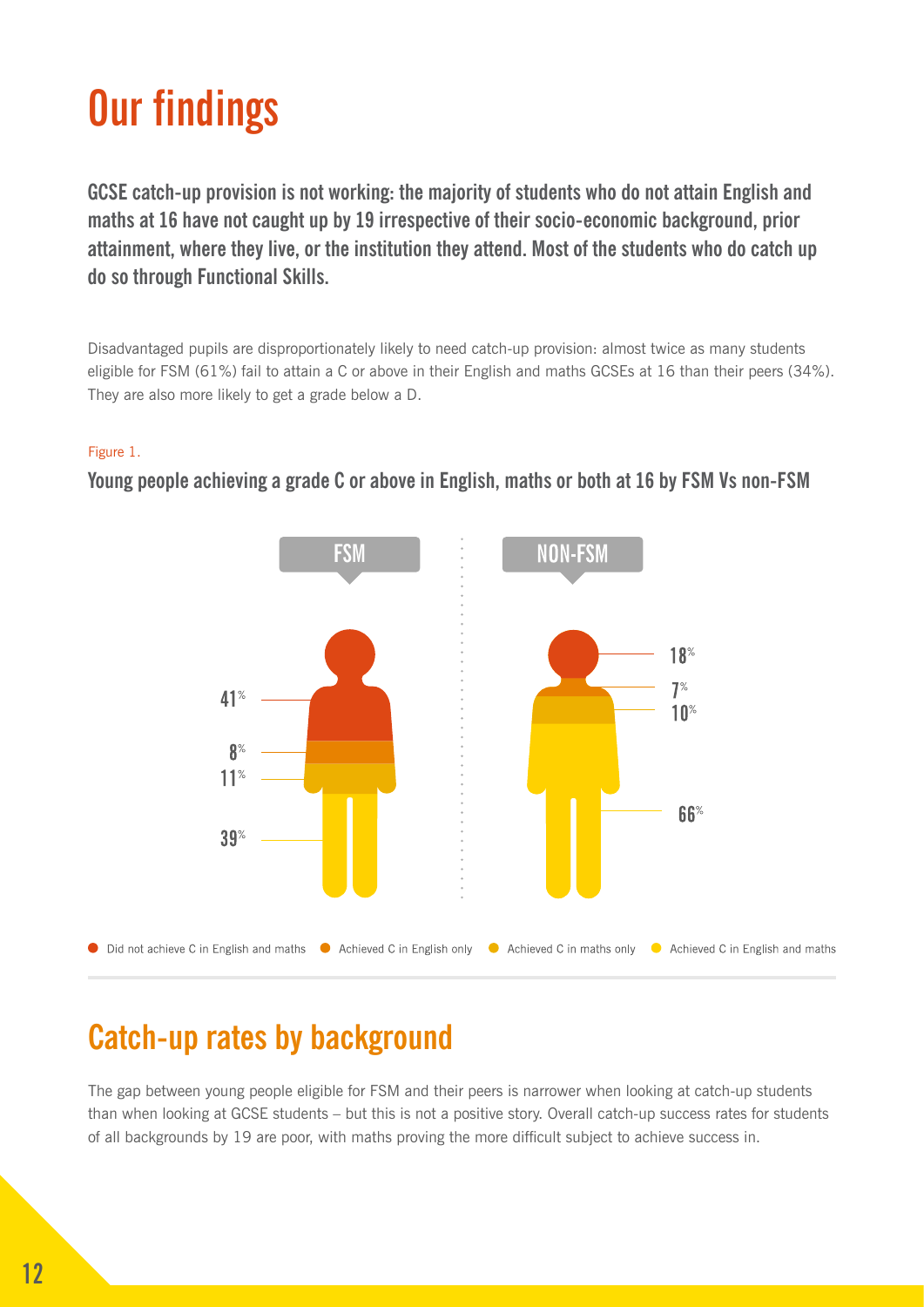#### Figure 2. **Catch-up rates in English and maths by FSM Vs non-FSM**



Higher prior attainment does not make the significant difference that might be expected. While students who attained at D in English and maths do catch up at a better rate than those achieving below a D grade at 16, the success rates are by no means exceptional.

In English, only 34% of students who achieved a D at 16 managed to attain an A\*-C or equivalent by year 13. In maths the figure is 24%.

For students attaining a grade below a D in either English or maths at 16, this pattern of poor progression is consistent.

#### Figure 3.



#### **Catch-up rate by grade achieved at 16**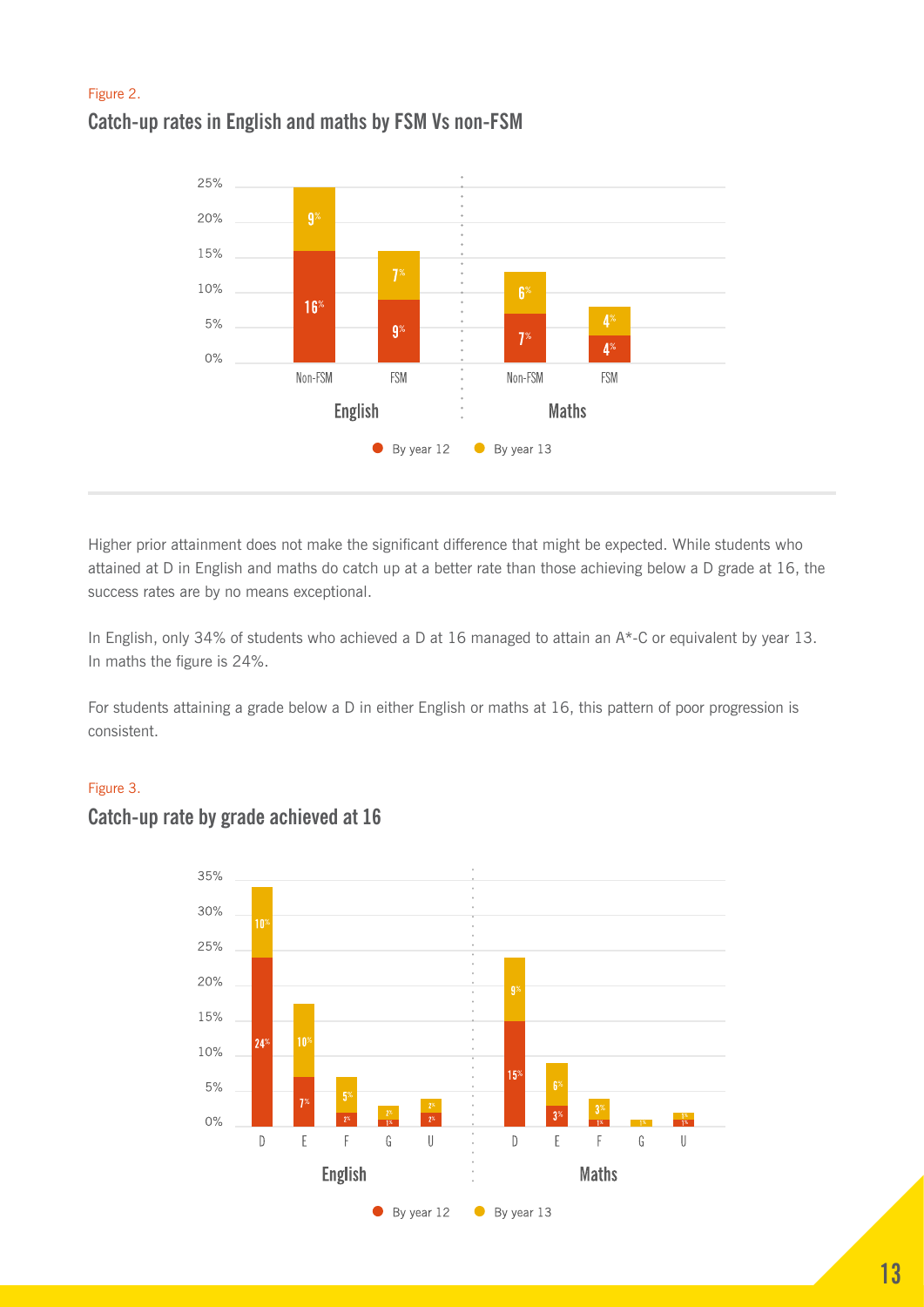Where a young person comes from in the country also does not make a great deal of difference. All regions experience poor catch-up rates, as shown in Figure 4.

London, which has the highest (61%<sup>11</sup>) attainment rate for 16 year olds achieving five A\*-C GCSEs including English and maths nationally, has the worst catch-up rate in maths (13% inner London, 16% outer London) and some of the worst catch-up rates in English (33% in inner London and 35% in outer London) in the country.

It is not possible to know all the reasons for this. It might be assumed that the high pass rates (A\*-C grades attained the first time around) experienced by London schools at 16, means that those left are of a lower ability or face other challenges, compared to peers who need to catch up in the rest of the country.

There can also be a case made that the success experienced by institutions at age 16 in London leads to post-16 institutions having a wide pool of high-attaining students to select from, meaning they are less likely to admit students who need to catch up in English and maths.

#### Figure 4.



#### **Catch-up rate by 18 for those who did not achieve a C at 16 by region**

EE - E. England EM - E. Midlands WM - W. Midlands IL - I. London OL - O. London NE - N. East NW - N. West SE - S. East SW - S. West YH - York& Humber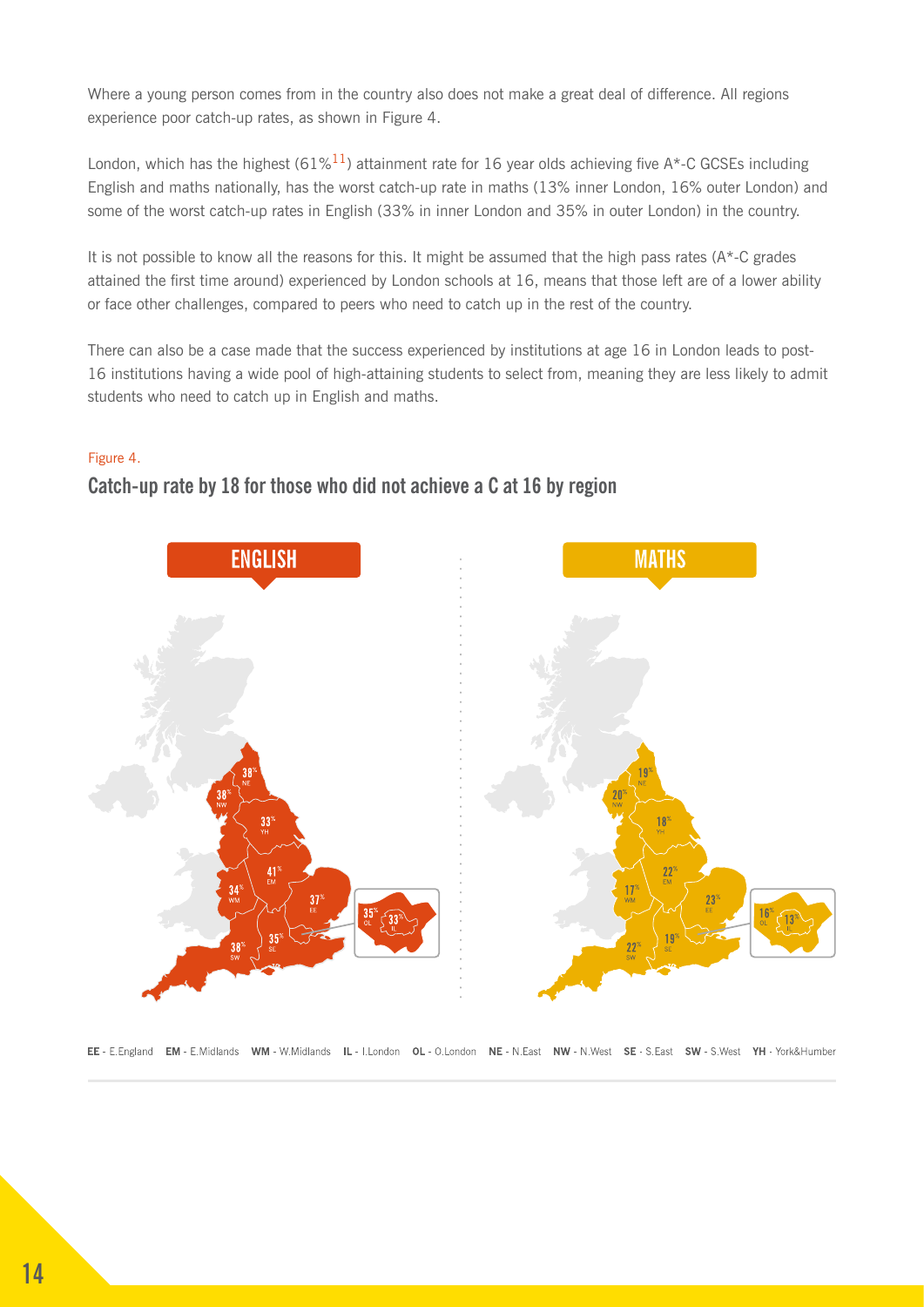### **Catch-up rates by post-16 institutions**

There are three main types of post-16 providers; school sixth form colleges, standalone sixth form colleges and further education (FE) colleges.

The majority of catch-up students enrol at a FE college. These institutions have a catch-up cohort (124,982) three times bigger than school sixth form colleges (38,657) and ten times bigger than sixth form colleges (12,924).

FE colleges serve a wide-ability range of catch-up students while the majority of catch-up students in schools and sixth form colleges have achieved grades at 16 which suggest they are closest to catching up.

#### Figure 5a.

|                                 | <b>Below D in both</b> | D in both | C in one | C in both | <b>Total</b> |
|---------------------------------|------------------------|-----------|----------|-----------|--------------|
| State school, mainstream        | 5,413                  | 8,869     | 24,375   | 186,997   | 225,654      |
| Sixth form college              | 1,472                  | 3,000     | 8,452    | 59,597    | 72,521       |
| FE college                      | 36,096                 | 37,223    | 51,663   | 86,556    | 211,538      |
| Other, incl special and private | 5,320                  | 195       | 283      | 631       | 6,429        |
| Not known/NE                    | 15,538                 | 9,620     | 11,181   | 16,592    | 52,931       |
|                                 |                        |           |          |           | 569,073      |

#### Figure 5b.

#### **Destination of students by grade achieved at 16**



The institutional catch-up rate of students by the end of year 12 shows they all struggle to deliver effective provision.

Schools and sixth form colleges have higher-attaining cohorts therefore it is no surprise that their overall catch-up rates are better than those experienced by FE colleges. However, the overall school pass rates of 26% in English and 11% in maths and overall sixth form college pass rates of 32% in English and 18% in maths by the end of year 12, are a poor return for institutions more academic in nature.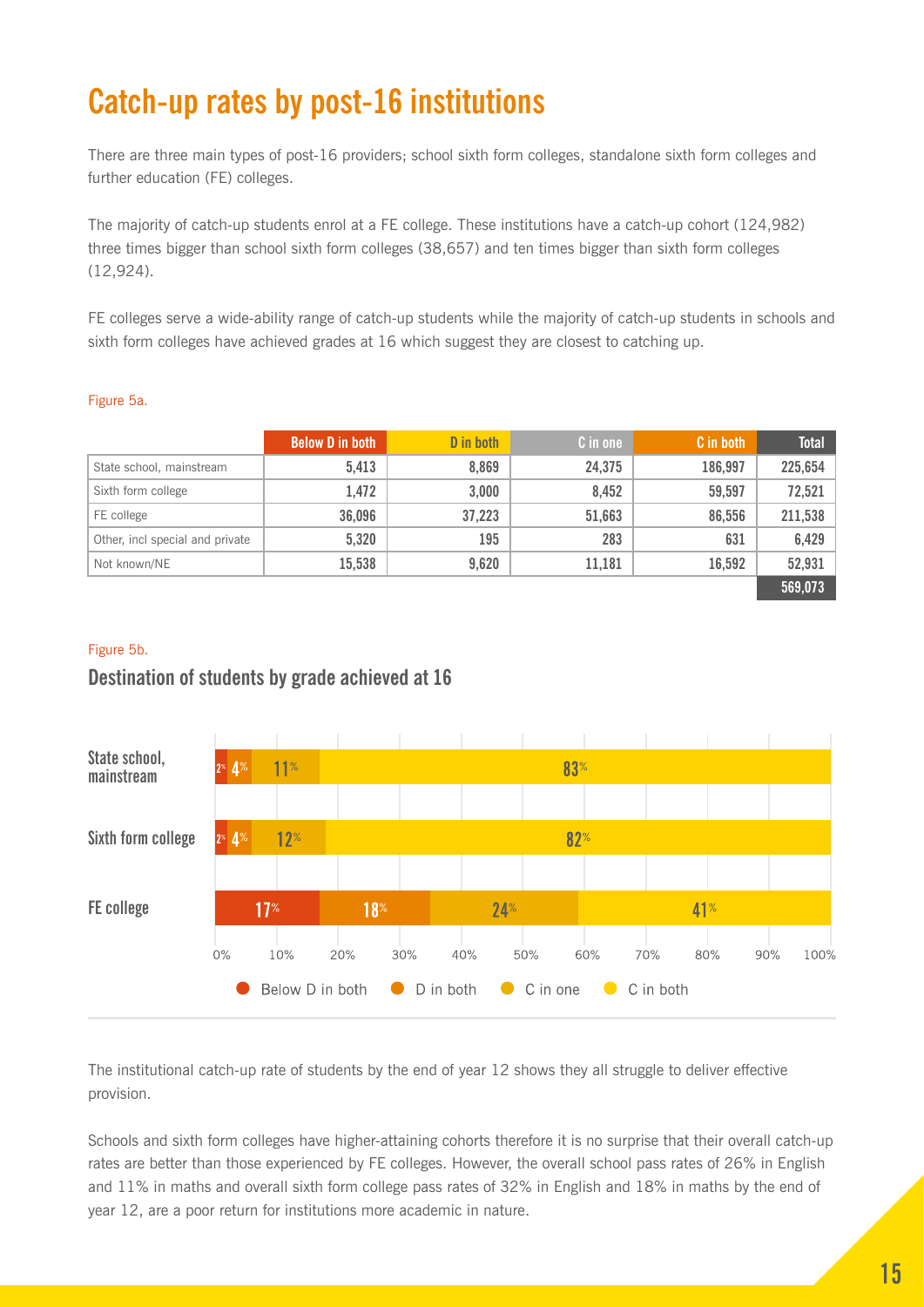The catch-up rates achieved by FE colleges (13% in English and 5% in maths) by the end of year 12 are even poorer.

These rates should be considered with reference to the various disadvantages faced by these institutions and the students they serve. These challenges will be explored in greater depth in a later section.

"They just have to re-sit their exams – that's it really. And that's the approach that schools take because we don't have time to reinvest in them resitting their exams…some of them shouldn't be resitting… if you have a D or an E the first time it's unlikely you're going to have a C within a couple of months. And we have outstanding teachers in our school."

**- School English Teacher, London**



#### Figure 6. **Institutional pass rate at the end of year 12**

### **Catch-up rates through Functional Skills**

The majority of students who need to catch up in English and maths at 16 are either taking courses below Level 2, are not enrolled in catch-up provision or are not recorded in education at all. In English this amounts to 62% of the catch-up cohort and in maths, 71%.

For those retaking English and maths at Level 2, while GCSEs remain the more popular route, there are a growing number of students taking other qualifications to catch up, like Functional Skills.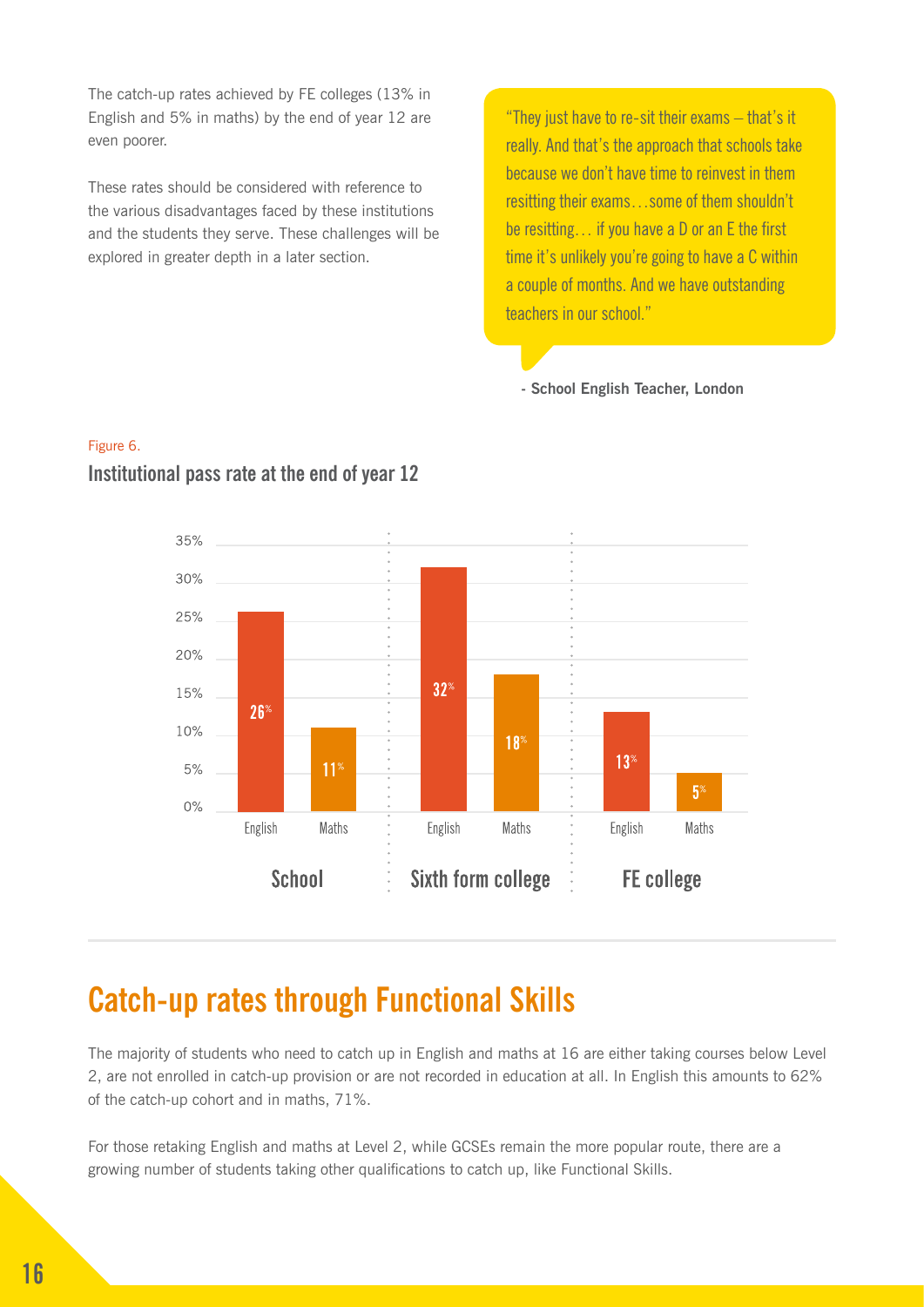#### Figure 7.

#### **Type of English and maths catch-up taken in year 12**



Functional Skills are a relatively new qualification designed to equip students with the everyday English and maths skills needed to progress in education or employment. Level 2 Functional Skills is counted as an equivalent to a good pass at GCSE and students who attain less than a D at 16 are able to enrol in Functional Skills as their catch-up qualification.

As a result, Functional Skills play a significant role in overall catch-up rates recorded by post-16 institutions. While the majority of students who catch up by the end of year 12 in English and maths do so through GCSEs, by the end of year 13, more students attain a Level 2 in English through Functional Skills with similar numbers catching up through Functional Skills in maths.

Functional Skills are becoming popular with providers. However, GCSEs possess a greater currency amongst employers. Without data that measures the progress experienced by students taking these courses, it is difficult to assess the longterm value of these qualifications at this point.

"If you have GCSEs as a gold standard, what sits below that? Functional Skills have a problem in that not many employers know about them, even though their reputation with the employers who use them is generally good. There is essentially a cultural barrier with Functional Skills as employers are more likely to be familiar with GCSEs, yet Functional Skills are by no means easy qualifications (particularly at Level 2) and more employers might like them if they knew what the course involved."

#### **- Former Department for Education Official**

"I think it has more to do with the teachers than functional skills that will help prepare you for life... At the end of the day you're not going to learn unless you're taught, and unless you're taught well you're not going to learn anything."

**- City Gateway Focus Group**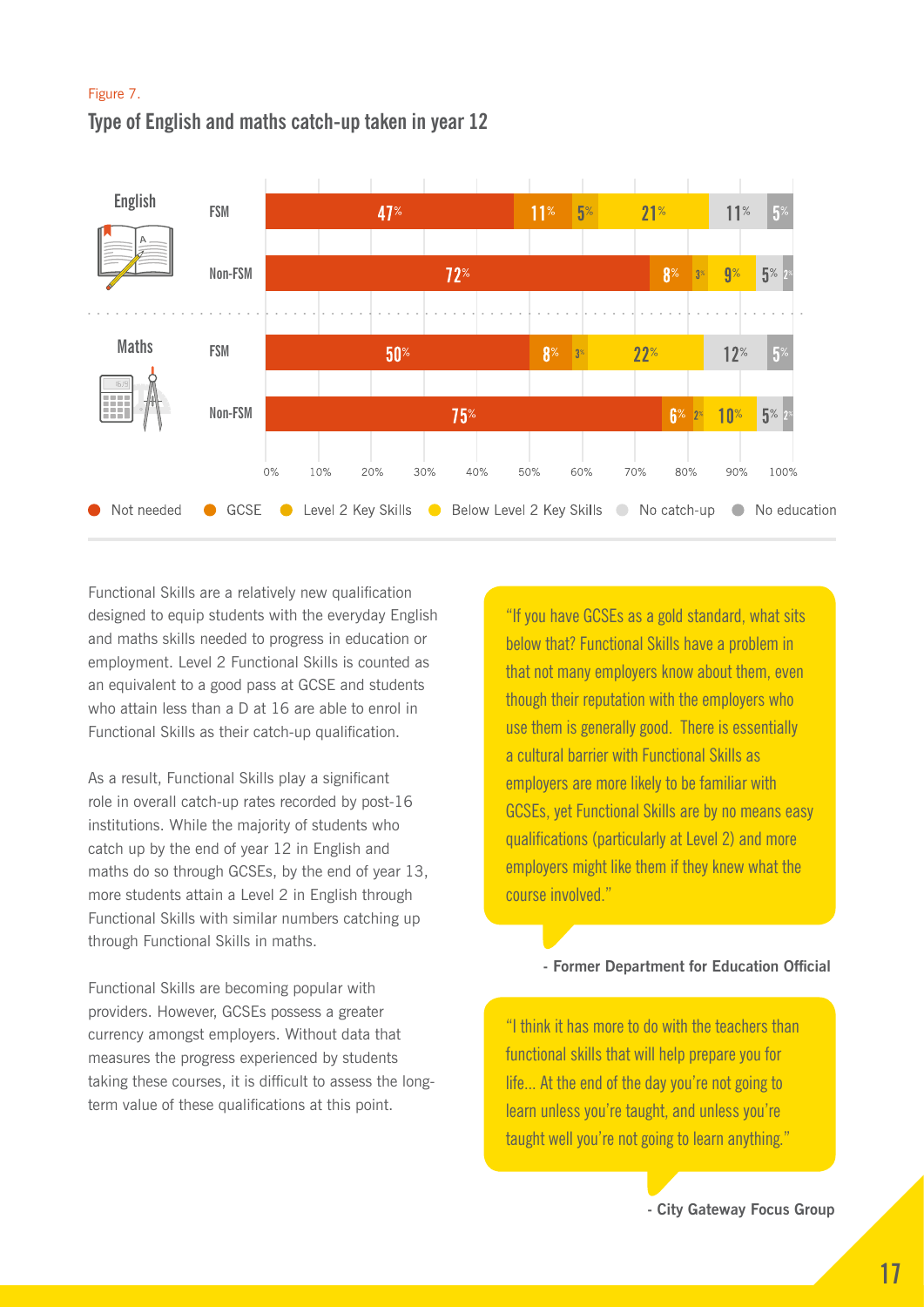#### Figure 8. **Catch-up rate by GCSEs and Functional Skills**



**For low-attaining students, their routes to progression are poor. This is particularly true for students from disadvantaged backgrounds. However, all catch-up students experience high dropout rates and struggle to transition to higher level courses.**

### **Other courses studied by catch-up students**

There are only small differences between disadvantaged young people and their peers in terms of catch-up rates in English and maths. However, the course choices made by these students in year 12 differ significantly.

FSM students requiring catch-up provision are half as likely to be studying A-Levels or undertaking an apprenticeship alongside their resit provision compared to their peers (both 6% vs 12%).

These small percentages reflect the fact that the majority of all students requiring catch-up are taking lower-level courses alongside, as Figure 9 shows. However, FSM students who need to catch-up in one subject are 18 times more likely than their peers to be studying a below Level 2 course alongside their resit provision.

This suggests higher-attaining FSM catch-up students are enrolling on lower-level courses alongside their resit provision. This is a concerning trend.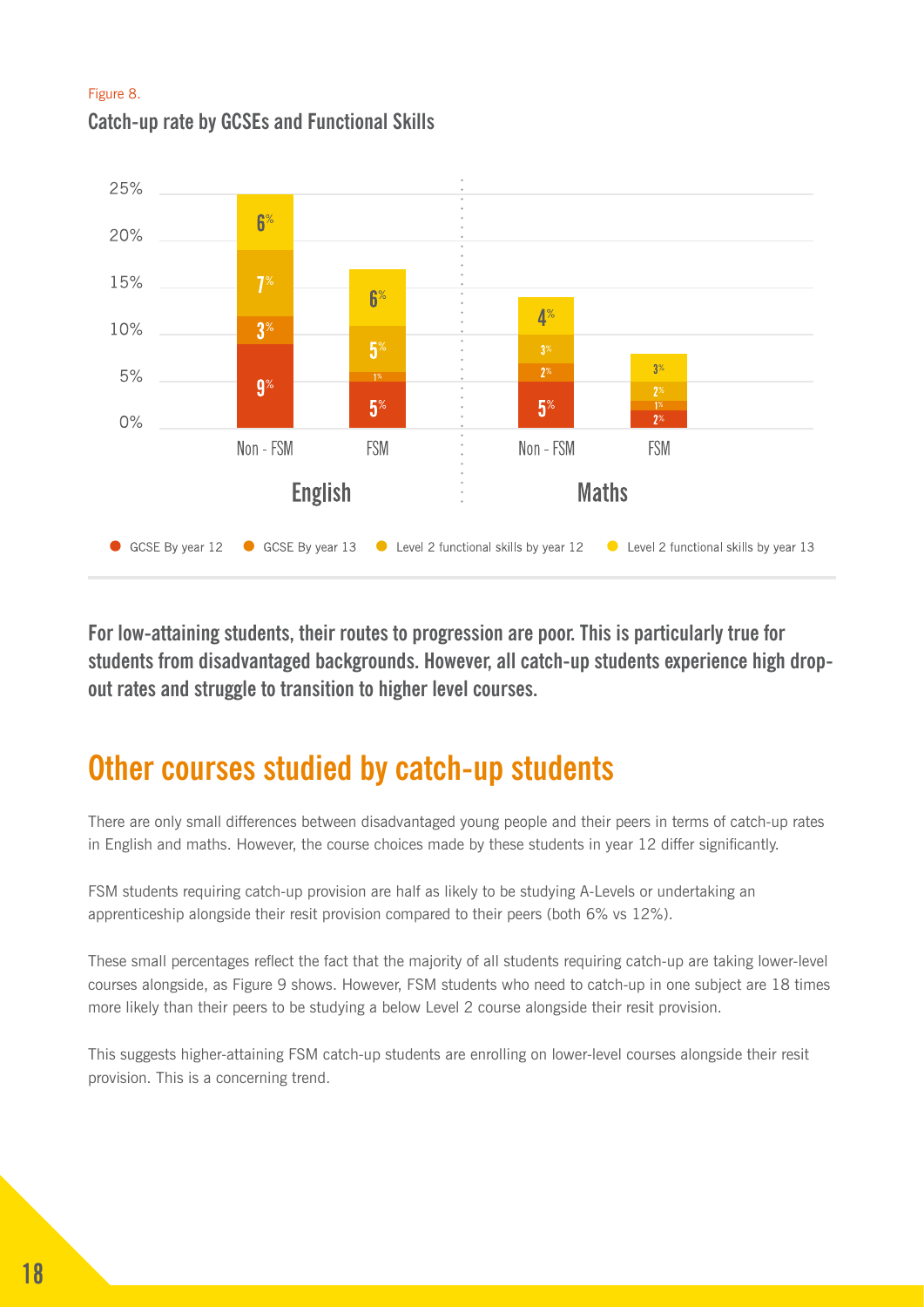#### Figure 9.

#### **Courses studied alongside maths and English catch-up in year 12**



### **Drop-out rates for catch-up students**

Many young people requiring catch-up provision, regardless of background, drop out at the end of year 12. Of those who need to catch-up in both English and maths, 17% of FSM and non-FSM students fail to enrol on a course in the first term of year 13 while similar rates are experienced by students catching up in only one subject.

Students who need to catch up at the end of year 11 but are not recorded as enrolling on a resit course, are the most likely to not return in year 13. This equates to 31% of FSM students and 25% of non-FSM students.

Whilst some of these young people may enter employment, without a Level 2 in English and maths, it is likely that many of these young people end up not in education, employment or training (NEET).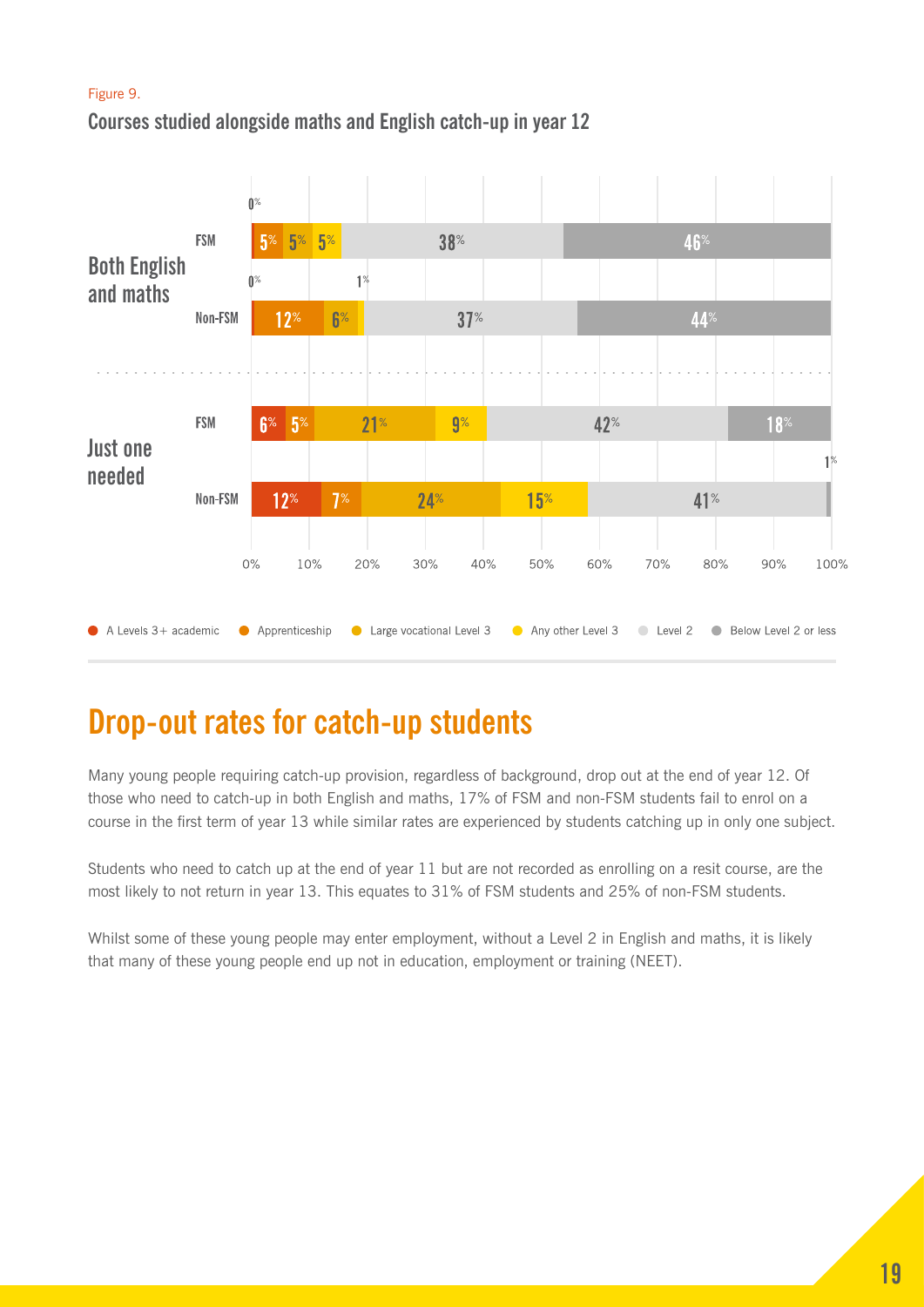#### Figure 10. **Non-enrolment rates in year 13 for those who failed to catch-up in year 12**



### **Catch-up students transitioning to higher-level courses**

Catch-up students who enrol on vocational or mixed (combination of vocational and academic) Level 3 pathways in year 12 are much more likely to continue studying towards (31%) them in year 13. This compares to only 16% of students who enrolled on A-Levels in year 12 continuing these pathways in year 13.

Only 4% of catch-up students gain the grades in English and maths in year 12 and start A-Levels in year 13. Many more students (28%) manage to start a vocational or mixed Level 3 pathway in year 13 having caught up in English and maths



#### Figure 11. **Course transitions for those achieving a Level 2 in English and maths in year 12**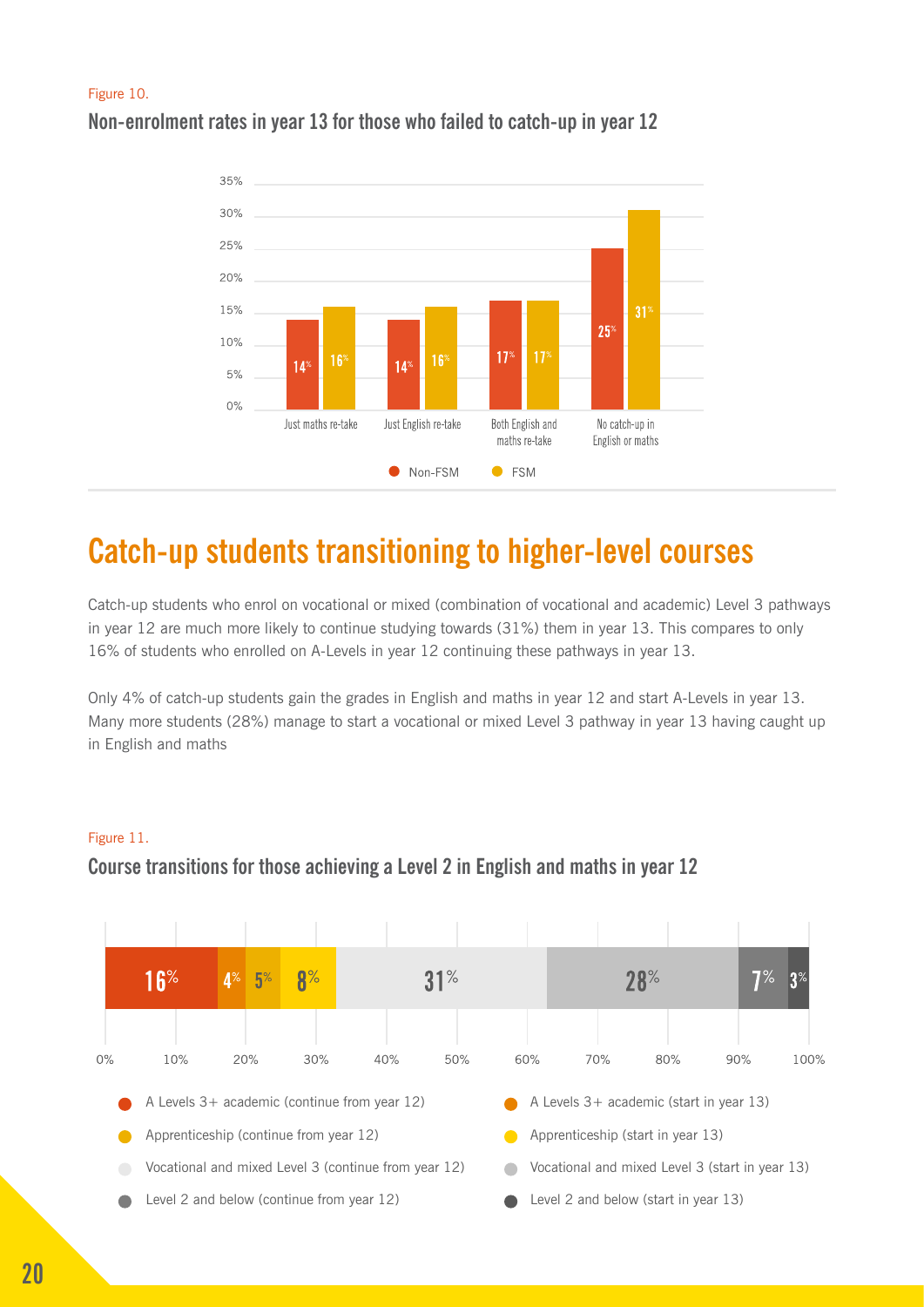**FE colleges face significant challenges which inhibit their ability to drive progression, and we explored these through qualitative interviews. Some students who drop out of FE colleges enrol on programmes such as those delivered by our charity partners.**

### **FE colleges identify three challenges; teaching, timetabling and space**

The new resit requirement and the very large catchup cohorts now enrolling means many colleges are having to recruit additional teachers or upskill the staff that they already have.

This is against a backdrop of 15,000 fewer people teaching in FE colleges than six years ago,  $12$  a general teacher recruitment problem, (particularly in maths,  $^{13}$ ) and the inability of FE colleges to compete with schools in terms of attracting quality teachers and offer equal or better wages.<sup>14</sup>

The level of qualifications held by teachers in FE colleges versus those in school and sixth form colleges is also a concern.

In schools it is common for a teacher to have a PGCE in the subject being taught and a relevant, if not subject specific degree. In the FE sector, there

"In terms of staffing, colleges are finding it a struggle to recruit, particularly in maths. It is important they are the right staff to support and motivate this group of learners. The emphasis at college is on engagement and building confidence. Not that school teachers don't do this, but the focus does need to be different. Colleges are in competition with other providers and schools to find these teachers. Colleges need staff who are attracted by the challenge of the resit offer."

**- Catherine Sezen, Senior 14-19 Policy Manager, Association of Colleges**

"There is a lack of teaching capacity within colleges to meet the increased demand for GCSE re-sits. Many providers are redirecting vocational teachers to teach Functional Skills or, in some cases, GCSEs. A lot of these folk won't have a Level 2 in these subjects themselves. There is a widespread need to support FE teachers with their own skills as well as their teaching approaches."

**- Sue Southwood, Head of Maths and English, Education and Training Foundation**

are a number of GCSE English and maths teachers whose highest qualification is a GCSE or other Level 2 in the subject they teach. Some have lesser qualifications.<sup>15</sup>

Timetabling is another considerable challenge, made more difficult by the requirements of the study programme, which dictate that students who need to catch up in English and maths spend six of their 16 hours of learning doing these subjects.

Simply finding space for the increased cohort can be difficult. The movement to all-in summer exams means colleges are having to find space, in many cases, for thousands of students. Some FE colleges have to take over all the classrooms and hall space they have, meaning cancellation of other classes, for a week or more. Others have to book external space which comes at a cost and causes logistical issues such as ensuring students can travel to these spaces.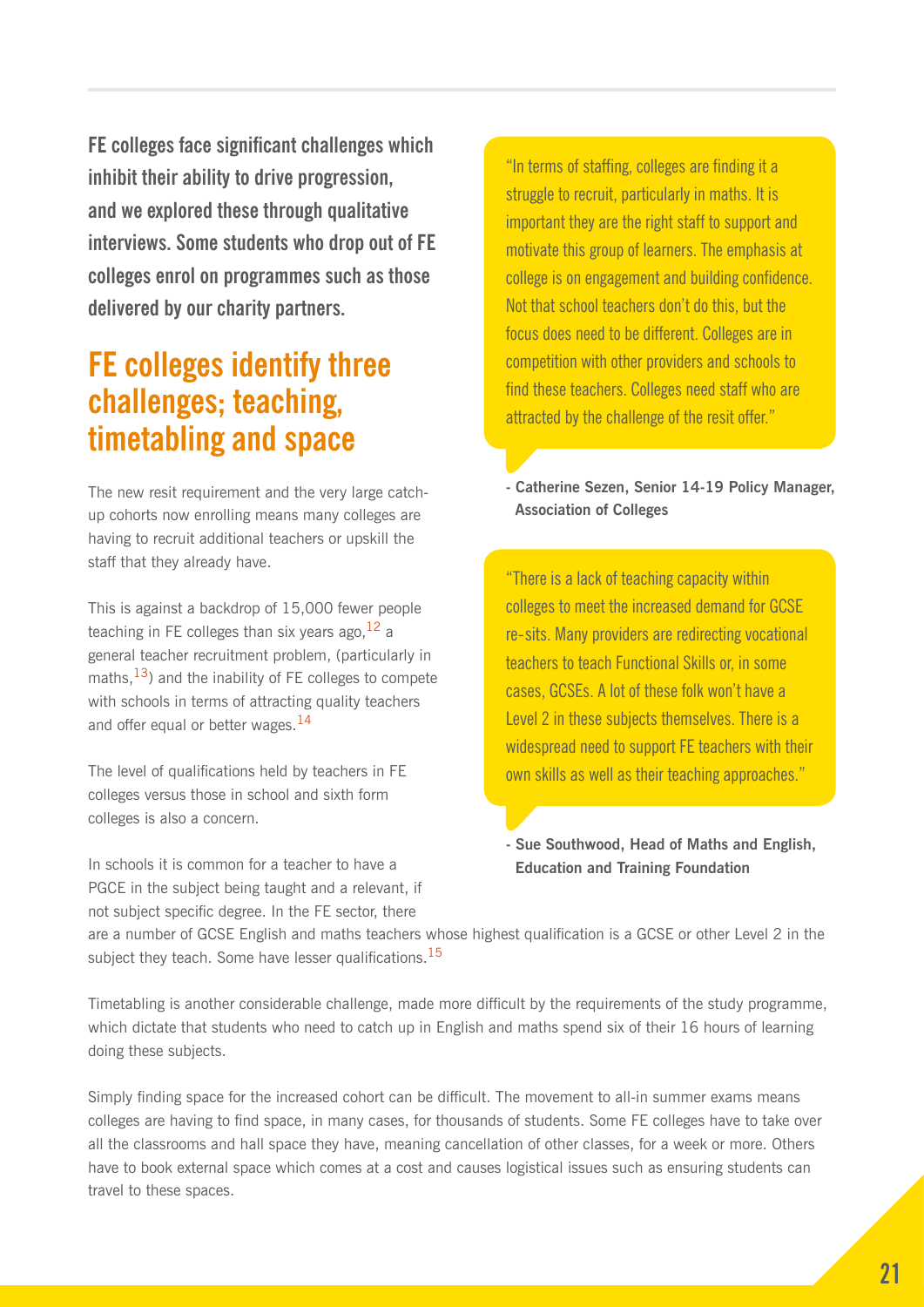"In 2012 we had 240 students studying English and maths. In 2013 – 683. In 2016, 1,452. This year 2,100. It's a massive escalation. I had one maths teacher and one English teacher when I started in 2012. We've had to consolidate things. We've now gone to 10 teachers of each. We run 60 classes a week. The issue with that isn't just the teachers it's the room – we manage it with great difficulty. A crucial question is where do we put them all."

**- Head of Learning for Maths and English, FE college in the South East**

### **Motivating students**

Low-attaining students often fail to appreciate that Level 2 English and maths qualifications are a gateway to higher level study. We know from interviews with post-16 providers that these students tend to be disengaged with learning and struggle with motivation to continue studying subjects they have failed to master in five years of secondary education.

The introduction of the RPA has seen increases in the number of students enrolling in post-16 provision, but providers have little by the way of incentives or sanctions with which to ensure good learner engagement and attendance in both classes and exams.

"The impact of resitting has a big impact on learner experience. They usually come to college because they want to do something vocational. When they learn they need English and maths, it has a negative impact on them. Mainly because they are seeking to move on from their school experience and do something different."

**- Trudie McGuiness, Director of Learner Journey, South Staffs college**

Some of these students have behavioural issues and trouble with attendance and therefore require significant support to engage in education.

Many students who fail to stay in mainstream provision end up either not in education, employment or training (NEET), or on a programme delivered by organisations like our charity partners.

"If you don't make the lessons very engaging and appealing for students, they just won't come in. Unlike when they were at school, had to be there and there were serious sanctions in place if they didn't. I've got no detentions to give or meaningful letters to send home. Most of my students are adults (18) therefore there is very little I can do."

**- John Cooper, Maths Teacher, Sussex Downs college**

"We work really hard for 36 weeks and put in loads of resource and in one exam, there was only a 54% turnout. The government needs to consider whether this is value for money. And there is potential this might change next year. Because it will continue to have an impact on the headline results every summer."

**- Senior Leader, FE college in West Midlands**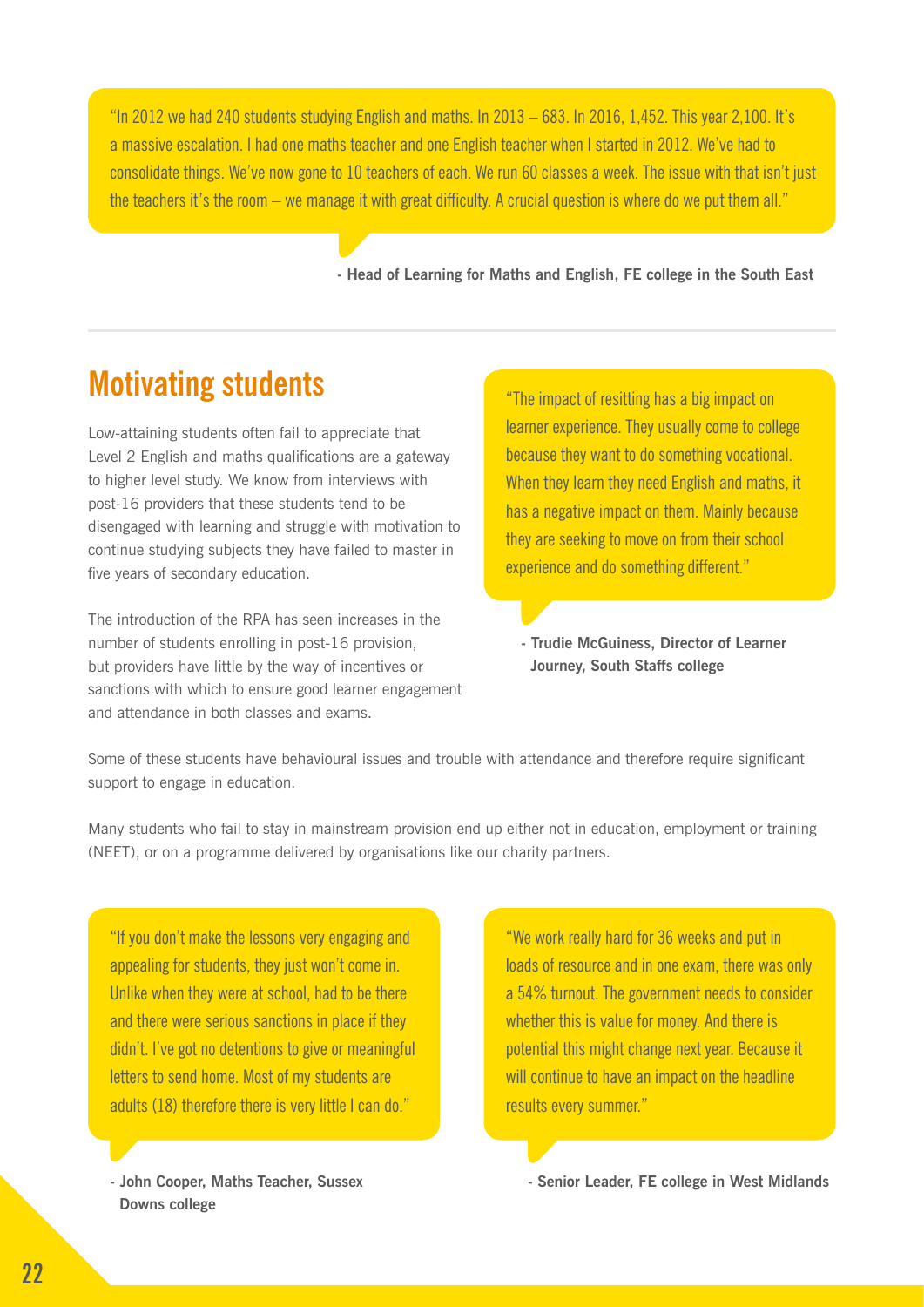### **The young people served by our charity partners**

Organisations like our charity partners have a significant job on their hands to re-engage, build confidence and drive progress for learners who are low-attaining and very often from disadvantaged backgrounds.

"The vast majority of learners come to us having either dropped out of or having been excluded from college. Colleges will make a judgement on some students, based on their attendance and behaviour in the first six weeks of the course, and refer them to us if the learner doesn't meet the college's minimum requirements. The process which colleges use in determining which students to keep can be unfair. In the first few weeks there will be issues – low confidence and behavioural. It is not motivating for these students – a critical issue which TwentyTwenty then have to combat."

**- Sean Stock, Functional Skills Teacher, TwentyTwenty**

These learners join our partners with low-ability. The vast majority, on initial diagnosis, have entry Level competencies akin to literacy and numeracy levels expected of primary school children.

That these young people have completed 11 years of mainstream education and possess such weak literacy and numeracy skills is an indictment of pre-16 provision.

### **Case Study - TwentyTwenty**

**Most come to TwentyTwenty with low attainment, complex needs and multiple personal barriers to engagement: the majority of students enter with the capability of Entry Level 2 (the standard expected of 7-9 year olds) or at Entry Level 3 (9-11 year olds). On leaving TwentyTwenty 90% have achieved an accredited qualification in maths and 73% in English. In a recent analysis, 43% of them have been previously excluded from school, further evidencing a profound disengagement with education. 59% have an offending history, 41% are on free school meals and 26% are in care or care leavers. Over the last year, 45% of the young people TwentyTwenty worked with were from designated 'troubled families' and 55% from households officially 'in poverty'. Despite all these challenges, after leaving TwentyTwenty 80% of young people make a successful transition to work or FE college.**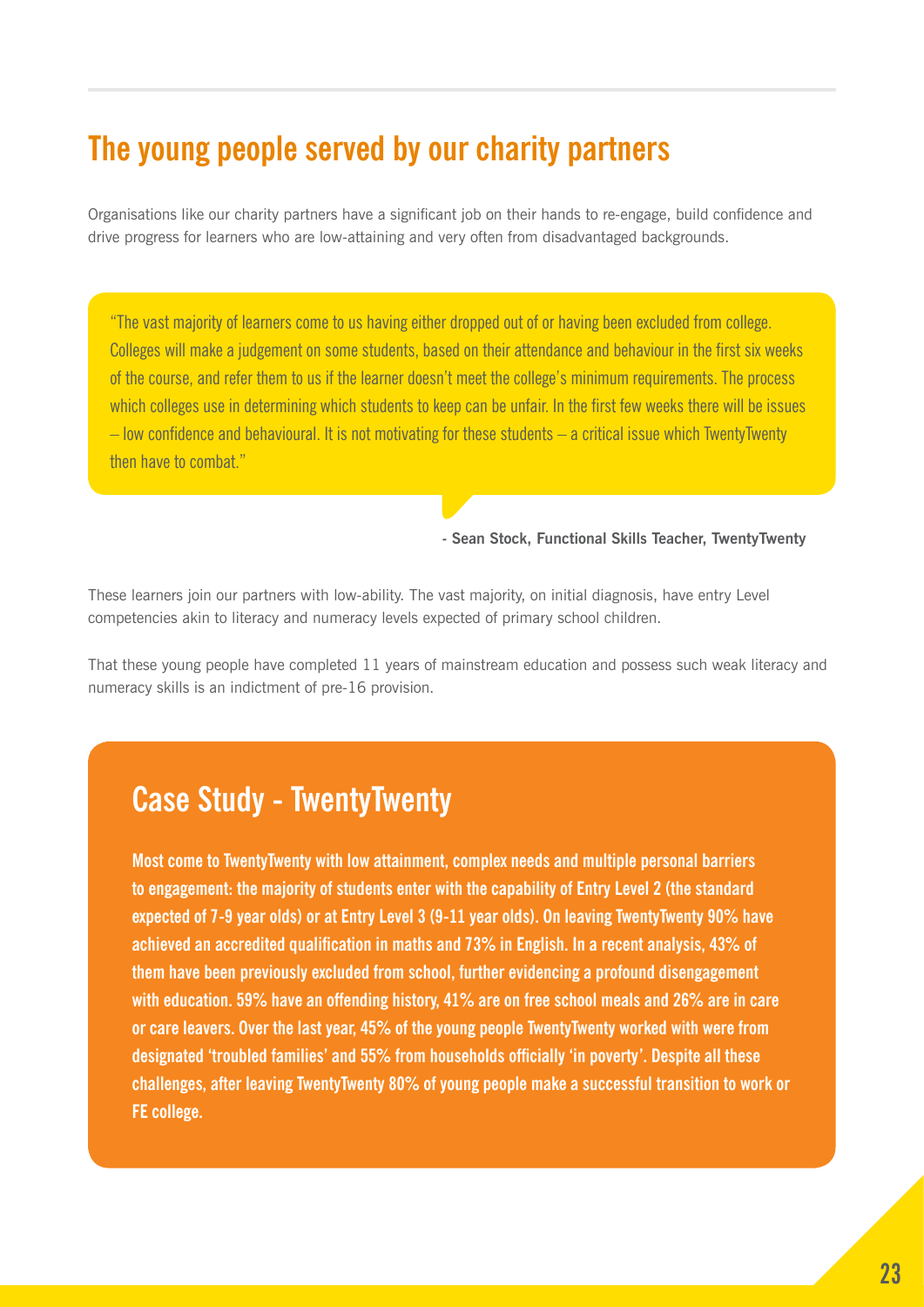# **Our recommendations**

"We have set a clear expectation that having a good level of maths and English should be the norm. It's vital that these young people are given the support that they need to gain a sound grasp of English and maths by age 18 and, if possible, to secure GCSEs at grade C or above...It is also clear that we need a credible, high-quality option for students for whom GCSEs are not appropriate or achievable. This is why we are reforming functional skills to make sure that they are genuinely relevant to employers, and consequently have credibility and prestige in the iobs market."

**- Robert Halfon at Association of Colleges Conference 2016**

#### **This report has argued that it is imperative that all young people develop literacy and numeracy skills to progress in education, in work and in life.**

Despite disappointing findings about the poor levels of catch-up currently, we do not believe that now is the time to take a step back from this ambition. With the right level of support and quality teaching, the overwhelming majority of young people, regardless of background and prior attainment, can attain an A\*-C GCSE or equivalent in English and maths. These recommendations chart a way forward to achieve this.

**We recommend that the government retain its ambition for everyone to attain a 1 Level 2 (GCSE or equivalent) in English and maths by 19.**

- We believe that every young person should have access to high-quality provision which enables them to achieve good GCSEs in English and maths at 16.
- For those who fail to attain the equivalent of an A\*-C in English and maths GCSE (under the incoming 1-9 scale,) at this stage, high-quality options should be available to them which enable them to progress to higher-level study.
- This means that students closest to achieving the gateway grade to Level 3 study under the new 1-9 grade system should continue working towards this level through GCSEs. All other lowerattaining students should have the option of working towards a good GCSE or high-quality and well-recognised equivalent.
- These equivalents must enable students to progress towards studying a Level 3 vocational course. If they wish to pursue an academic pathway, they should continue working towards a GCSE pass.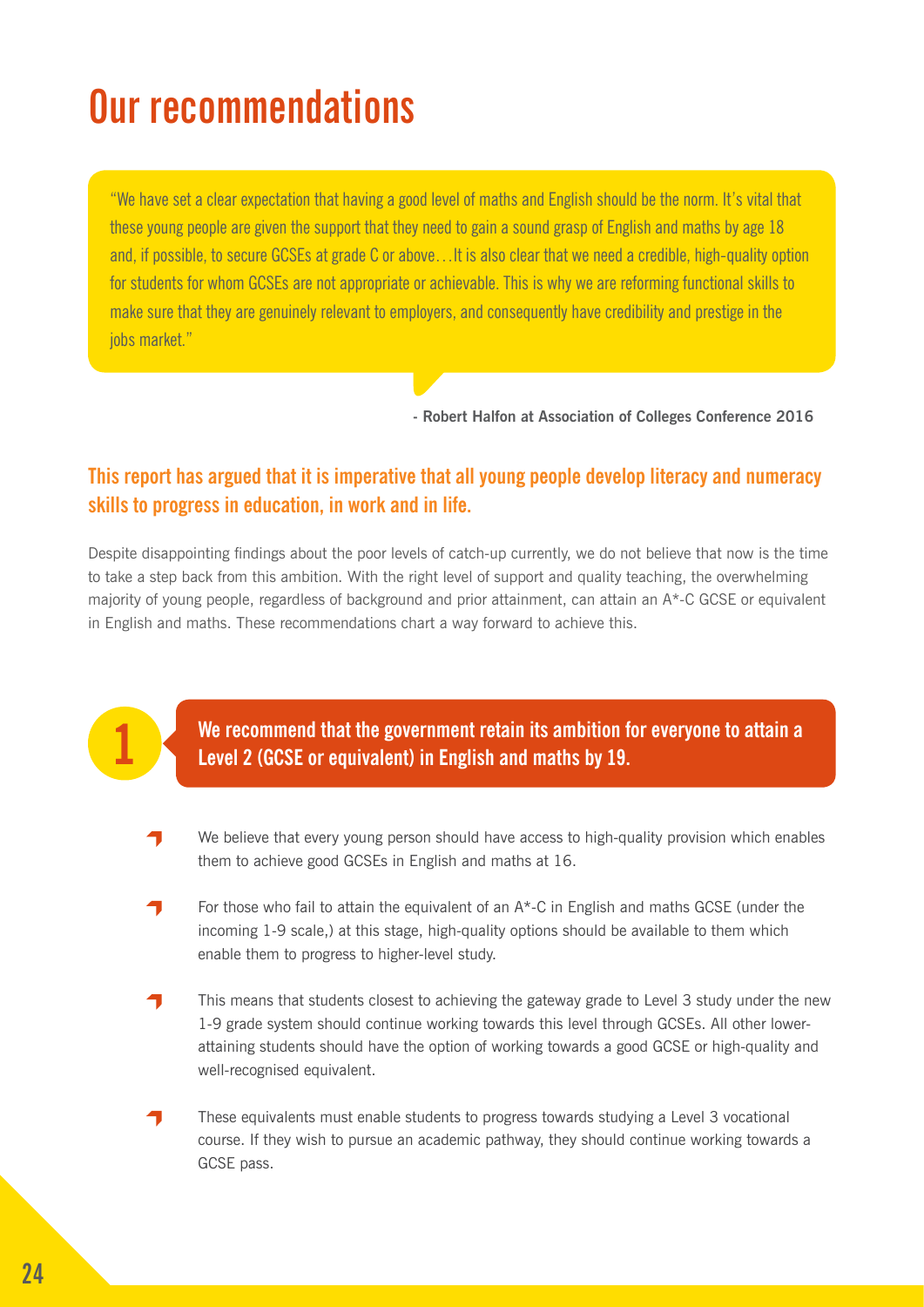Study programmes changed the playing field for post-16 providers, particularly the codification of English and maths as a core element.

Delivery of English and maths is not new for college providers. What is new is the resit requirement and the overhaul of the funding structure without the injection of additional resources.

Further education colleges in particular have struggled to finance the recruitment of teachers and the infrastructure to house increased cohorts.

The 16-19 sector experienced a 14% cut in real terms between 2010–11 and 2014–15,<sup>16</sup> and currently. FE colleges are in the midst of area-based reviews, designed to find further savings. Our findings suggest they need greater levels of support.

The government must ensure FE colleges have the resources to meet the English and maths challenge.



**We recommend that the government create an 'Excellence in English and maths fund': committing an extra £935 per pupil retaking English and maths, with half of the payment awarded to providers up front and the other half conditional on attainment, to drive innovation.** 

- We recognise the challenges to public funding. But the current system is failing everyone. Whether attending a school, sixth form college or FE college, too few students, regardless of background, are catching up in these important subjects.
- The 'Excellence in English and maths fund' would be a funding incentive that provides colleges additional money based on the amount provided to secondary schools through the pupil premium.
- Full funding should be made available to students who need to catch-up in both subjects and half of this amount for students who need to catch-up in one. Half of the funding would be made available on enrolment and the other half on successful completion of a Level 2 English and/or maths course.
- This will help equip and incentivise colleges to draw on robust evidence and develop methods of promising practice. The government should work with the Education Endowment Foundation (EEF) to highlight and disseminate such work.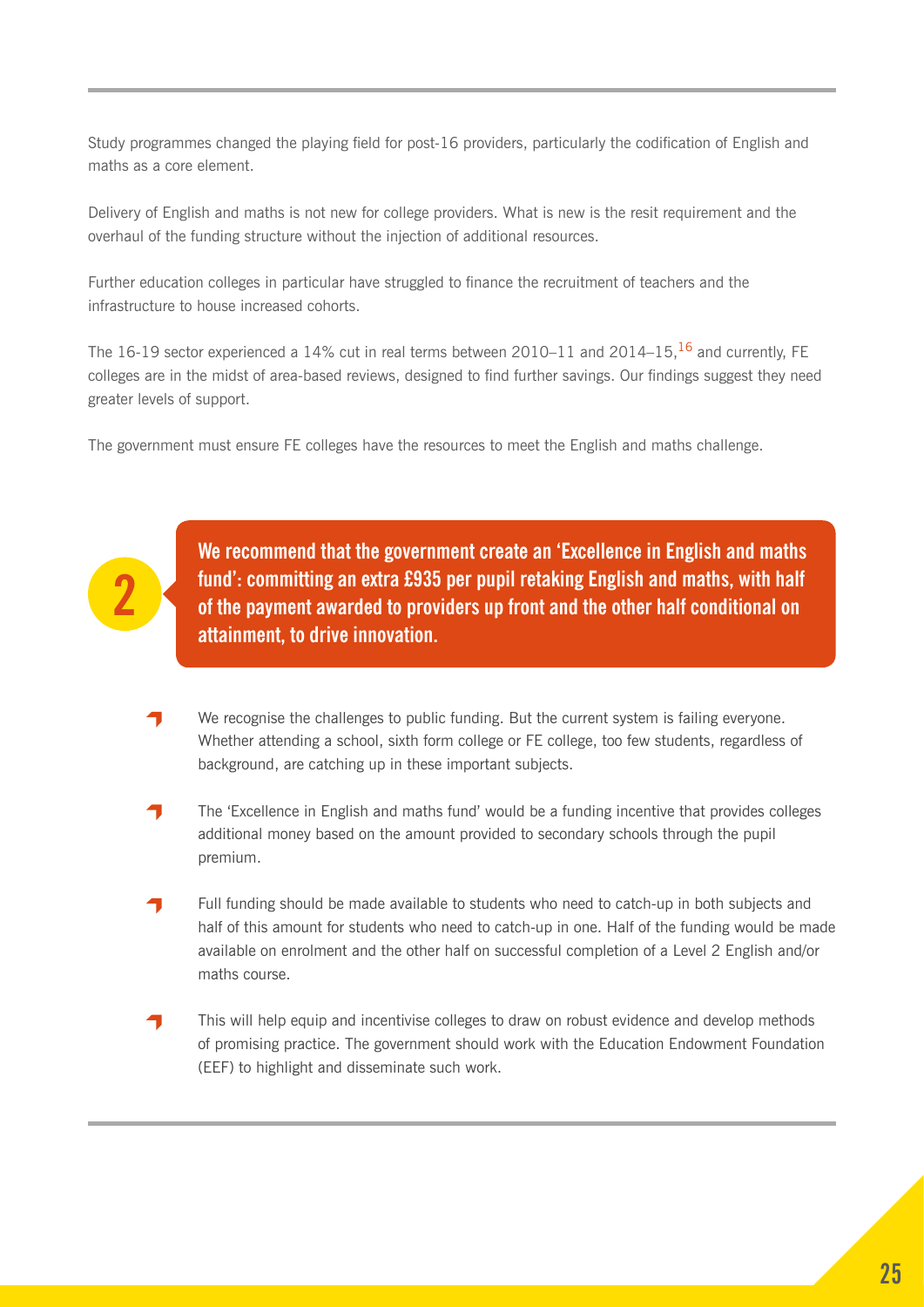Presently, there is no information that shows progression rates for Functional Skills, nor do they currently enjoy the same currency as GCSEs in the workplace.

In a 2015 review of Functional Skills, the Education and Training Foundation stated: 'Functional Skills are gaining widespread recognition across small and large employers. Employers who know about them like the approach they embody e.g. applied skills, flexible assessment and problem solving.<sup>17</sup>

This is promising. As a qualification, they are growing in terms of recognition and quality. But judgement should be reserved until results show whether they drive progression into further study or employment.

The measure of success for functional skills is whether they are driving progress to Level 3 study.

**We recommend that the government and all relevant stakeholders commit to developing Functional Skills into a high-quality and valued qualification, measured on progression rates and employment outcomes.** 

- Functional skills are the most common route taken outside of GCSEs, but we know little about how effective they are in driving progress.
- Attainment rates of students achieving Level 2 English and maths, specifically through Functional Skills, should be better publicised and progression rates to Level 3 study programmes or into work should be published to enable us to demonstrate and assess their value.
- This commitment should be fronted by a campaign designed to increase awareness of the qualifications so that businesses, parents and students are well-informed of their potential.

The teacher recruitment crisis cannot be ignored. In his last speech as Chief Inspector of Ofsted, Sir Michael Wilshaw said:

'I accept it is not easy to recruit or retain teachers. The triple whammy of a growing economy, public sector pay restraint, and the still comparably low status of teaching in England means it is hard to attract the right people into the workforce  $18$ 

This challenge is greater for FE colleges, who struggle to attract quality staff willing to teach low-attaining cohorts and, often, for lower salaries than schools and sixth forms.

In 2014, the Education and Training Foundation developed a Premium Graduate Programme, designed to prepare candidates for teaching and/or management careers in the FE sector and, in particular, the teaching of English, maths, science, engineering and technology. The programme has been deemed a success at pilot stage.

If the government wants more young people to gain high-quality qualifications in English and maths, it must support the FE sector to recruit staff who can meet this challenge.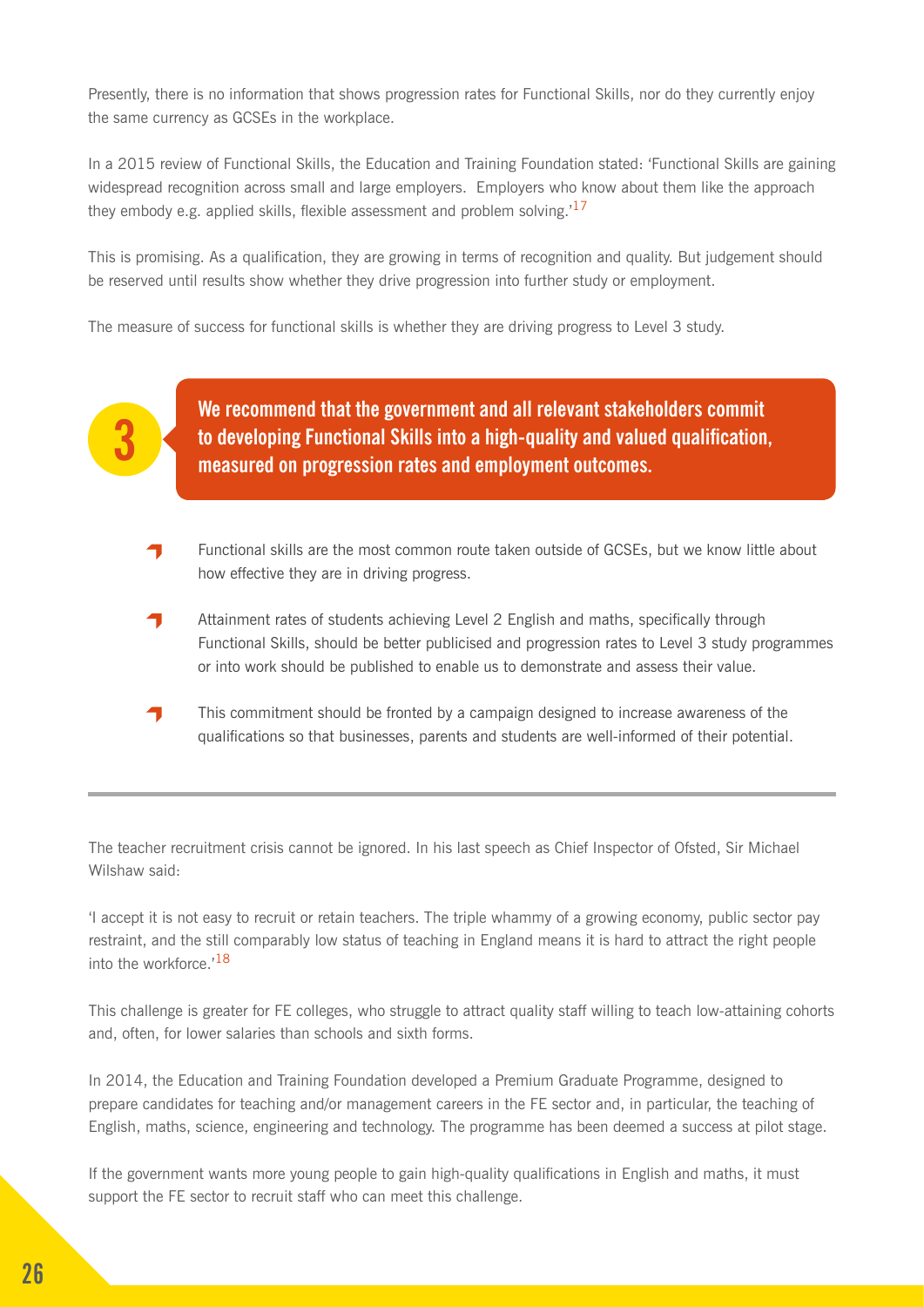

**5**

We recommend that the government test ways to increase the supply of qualified English and maths teachers in the FE sector

Successful programmes like Teach First are well supported by government. The Education and Training Foundation have completed a 'positive' Premium Graduate scheme to attract new teachers to the FE sector. To prove impact, a second and expanded trial should be supported.

All young people, irrespective of their background, should be able to access high-quality education and skills which enrich their lives and their long term prospects.

Too few disadvantaged students in particular transition from Level 2 to Level 3 study. Disproportionate numbers of FSM students end up in FE colleges. The majority study a Level 2 vocational subject alongside English and maths but fail to progress to a higher level.

The *Post-16 Skills Plan* has proposed the creation of 15 high-quality vocational routes. Presently, very few young people from disadvantaged backgrounds are gaining the qualifications which would enable them to enrol in and complete such routes.

The potential of a 'transition year', also proposed in the skills plan, is encouraging, but more information regarding who it is for and what kind of provision it will include is critically required.

High-quality technical education and work-based training has the ability to act as a vehicle for social mobility. We believe that this should be explicit in the remit of the new Institute of Apprenticeships and Technical Education.

> **We recommend the Institute of Apprenticeships and Technical Education monitor and report on key 'social mobility indicators' such as the gap in access, completion and progression between disadvantaged young people and their peers entering technical routes and apprenticeships.**

- Presently, too few young people from disadvantaged backgrounds transition from Level 2 to Level 3 academic, technical or work-based education. Alongside the English and maths gap, FSM students are half as likely to access and successfully complete a Level 3 apprenticeship.<sup>19</sup>
- The Institute should be required to measure the gap between students entering for Level 3 technical education and apprenticeships and publish findings and mitigation plans on an annual basis.
- Finally, we recommend that the government designs a high-quality transition year, as cited in the *Post-16 Skills Plan*, to facilitate access for all students without GCSE English and maths to high-quality catch-up provision and careers information, advice and guidance (CIAG)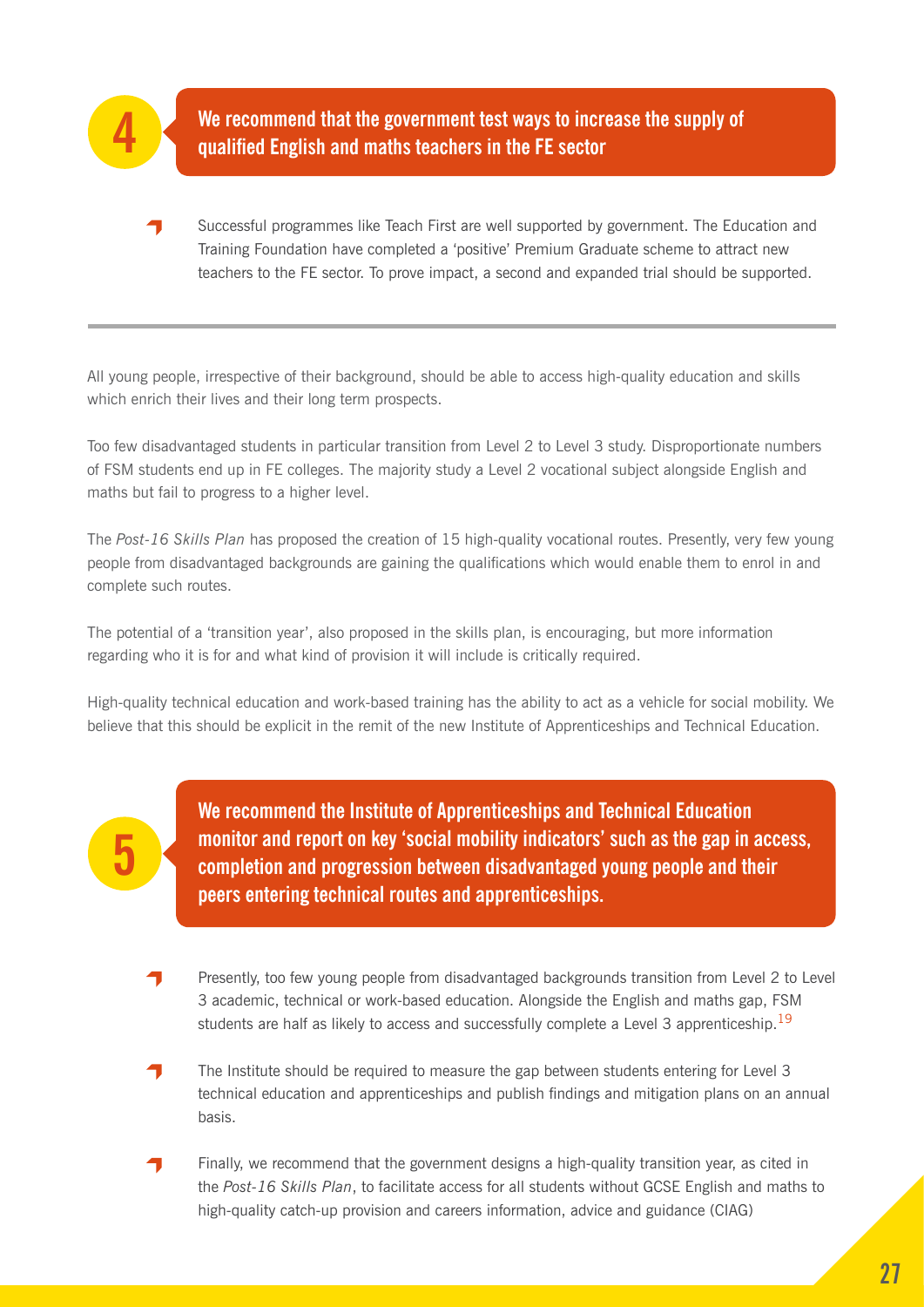# **References**

**1.** DFE: Major reform will help hundreds of thousands of young people get good jobs *[https://www.gov.uk/government/news/major-reform](https://www.gov.uk/government/news/major-reform-will-help-hundreds-of-thousands-of-young-people-get-good-jobs)[will-help-hundreds-of-thousands-of-young-people-get-good-jobs](https://www.gov.uk/government/news/major-reform-will-help-hundreds-of-thousands-of-young-people-get-good-jobs)* **2.** DFE: The economic value of key intermediate qualifications: estimating the returns and lifetime productivity gains to GCSEs, A levels and apprenticeships *[https://www.gov.uk/government/uploads/](https://www.gov.uk/government/uploads/system/uploads/attachment_data/file/387160/RR398A_-_Economic_Value_of_Key_Qualifications.pdf) [system/uploads/attachment\\_data/file/387160/RR398A\\_-\\_Economic\\_Value\\_of\\_Key\\_Qualifications.pdf](https://www.gov.uk/government/uploads/system/uploads/attachment_data/file/387160/RR398A_-_Economic_Value_of_Key_Qualifications.pdf)* **3.** ETF: Making maths and English work for all *[www.et-foundation.co.uk/wp-content/uploads/2015/03/Making-maths-and-English-work-for-all-25\\_03\\_2015001.pdf](http://www.et-foundation.co.uk/wp-content/uploads/2015/03/Making-maths-and-English-work-for-all-25_03_2015001.pdf)* **4.**  IFS: Raising GCSE attainment crucial to get more young people from disadvantaged backgrounds into university, but work to promote social mobility cannot end when they arrive on campus *<https://www.ifs.org.uk/publications/8799>* **5.** CBI: First steps: A new approach for our schools *[www.cbi.org.uk/insight-and-analysis/first-steps/](http://www.cbi.org.uk/insight-and-analysis/first-steps/)* **6.** BIS: Impact of Poor English and Maths Skills on Employers *[https://](https://www.gov.uk/government/uploads/system/uploads/attachment_data/file/497550/BIS-16-48-impact-of-poor-english-and-maths-skills-on-employers-literature-review.pdf) [www.gov.uk/government/uploads/system/uploads/attachment\\_data/file/497550/BIS-16-48-impact-of-poor-english-and-maths-skills-on](https://www.gov.uk/government/uploads/system/uploads/attachment_data/file/497550/BIS-16-48-impact-of-poor-english-and-maths-skills-on-employers-literature-review.pdf)[employers-literature-review.pdf](https://www.gov.uk/government/uploads/system/uploads/attachment_data/file/497550/BIS-16-48-impact-of-poor-english-and-maths-skills-on-employers-literature-review.pdf)* **7.** PISA: Results from 2015 *[www.oecd.org/pisa/PISA-2015-United-Kingdom.pdf](http://www.oecd.org/pisa/PISA-2015-United-Kingdom.pdf)* **8.** DFE: Reformed GCSEs in English and mathematics *<https://www.gov.uk/government/speeches/reformed-gcses-in-english-and-mathematics>* 9. Ofsted: The Annual Report of Her Majesty's Chief Inspector of Education, Children's Services and Skills 2015/16 *[https://www.gov.uk/government/](https://www.gov.uk/government/uploads/system/uploads/attachment_data/file/574186/Ofsted_annual_report_education_and_skills_201516_web-ready.pdf) [uploads/system/uploads/attachment\\_data/file/574186/Ofsted\\_annual\\_report\\_education\\_and\\_skills\\_201516\\_web-ready.pdf](https://www.gov.uk/government/uploads/system/uploads/attachment_data/file/574186/Ofsted_annual_report_education_and_skills_201516_web-ready.pdf)* **10.**  Education Datalab: How many pupils will achieve grade 5 in English and maths? *[educationdatalab.org.uk/2015/12/how-many-pupils-will](http://educationdatalab.org.uk/2015/12/how-many-pupils-will-achieve-grade-5-in-english-and-maths/)[achieve-grade-5-in-english-and-maths/](http://educationdatalab.org.uk/2015/12/how-many-pupils-will-achieve-grade-5-in-english-and-maths/)* **11.** DFE: Revised GCSE and equivalent results in England: 2014 to 2015 *[https://www.gov.uk/](https://www.gov.uk/government/statistics/revised-gcse-and-equivalent-results-in-england-2014-to-2015) [government/statistics/revised-gcse-and-equivalent-results-in-england-2014-to-2015](https://www.gov.uk/government/statistics/revised-gcse-and-equivalent-results-in-england-2014-to-2015)* **12.** TES: Invest to secure the skills post-Brexit Britain needs *<https://www.tes.com/news/further-education/breaking-views/invest-secure-skills-post-brexit-britain-needs>* **13.** HoC PAC: Training new teachers *[www.publications.parliament.uk/pa/cm201617/cmselect/cmpubacc/73/73.pdf](http://www.publications.parliament.uk/pa/cm201617/cmselect/cmpubacc/73/73.pdf)* **14.** TES: Invest to secure the skills post-Brexit Britain needs *<https://www.tes.com/news/further-education/breaking-views/invest-secure-skills-post-brexit-britain-needs>* **15.** ETF: The qualifications of English and mathematics teachers *[www.et-foundation.co.uk/wp-content/uploads/2014/09/RPT-Survey-v4.pdf](http://www.et-foundation.co.uk/wp-content/uploads/2014/09/RPT-Survey-v4.pdf)* **16.** IFS: English schools will feel the pinch over the next five years *<https://www.ifs.org.uk/publications/8027>* **17.** ETF: Making maths and English work for all *[www.et-foundation.co.uk/wp-content/uploads/2015/03/Making-maths-and-English-work-for-all-25\\_03\\_2015001.pdf](http://www.et-foundation.co.uk/wp-content/uploads/2015/03/Making-maths-and-English-work-for-all-25_03_2015001.pdf)* **18.** Ofsted: The power of education *<https://www.gov.uk/government/speeches/the-power-of-education>* **19.** SMC: State of the nation 2016 *<https://www.gov.uk/government/publications/state-of-the-nation-2016>*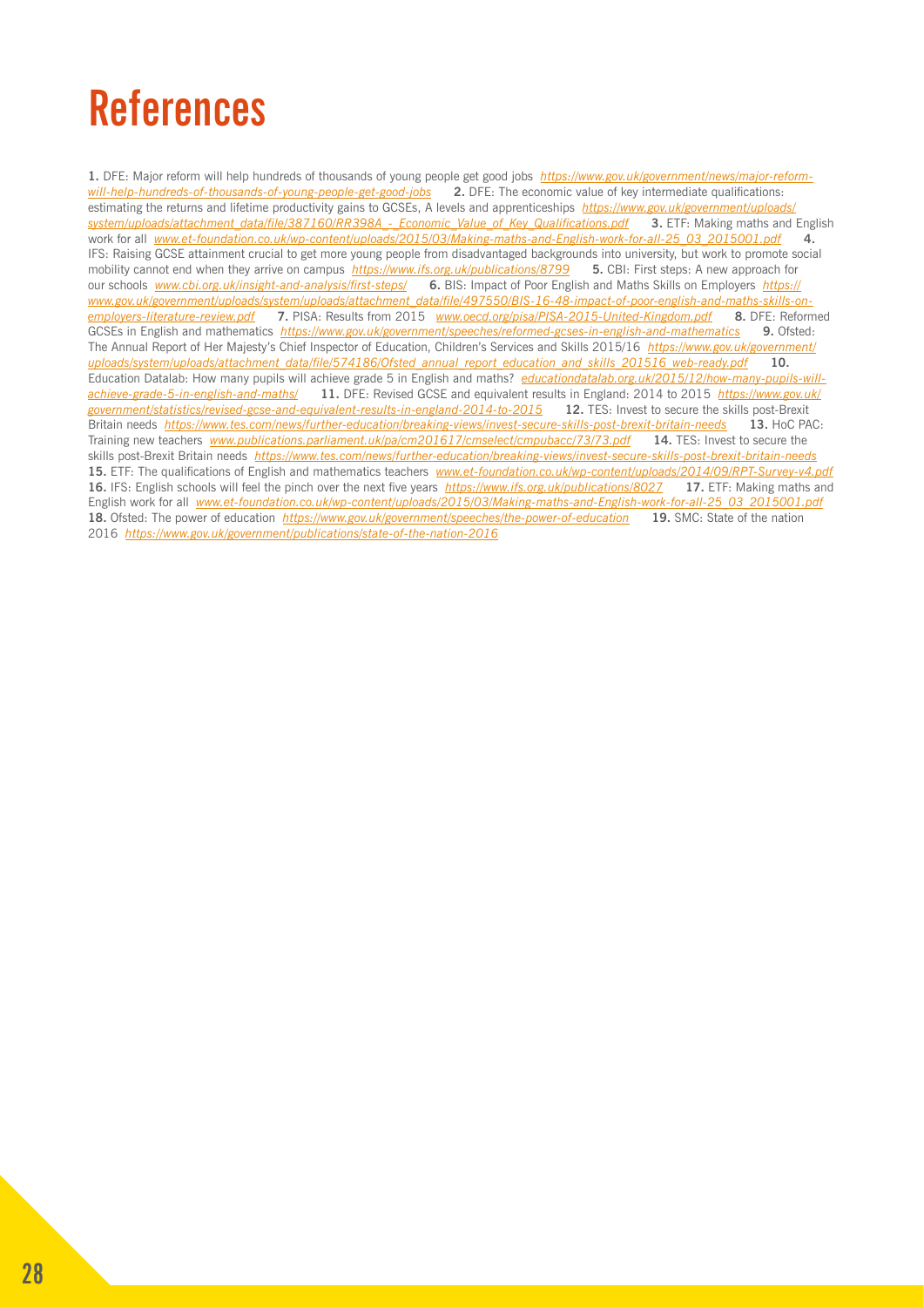# **Appendix**

To understand the journey taken by students who need to catch up in English and maths post-16, we commissioned Education Datalab to link data available through the National Pupil Database (NPD) and Individual Learner Records (ILR) of post-16 education.

The data includes information looking at the grades achieved by students at the end of year 11 (those completing their GCSEs in 2012/13,) the destinations of these students post-16 (starting in September 2013), the level of English and maths qualifications studied by those needing to catch up, the courses these students study alongside their resit provision, the catch-up success rate of these students at the end of year 12 and 13, and their course transition in this period.

The variables we looked at include:

- Socio-economic background (by eligibility for Free School Meals in secondary education)
- Gender
- **Ethnicity** 7
- $\blacksquare$ Geography

### **Post-16 destination**

The majority of students requiring some form of catch-up provision, regardless of background, enrol in a further education college at the end of year 11.

#### **Differences in post-16 institutional destinations, by FSM status and GCSE results in English and maths**

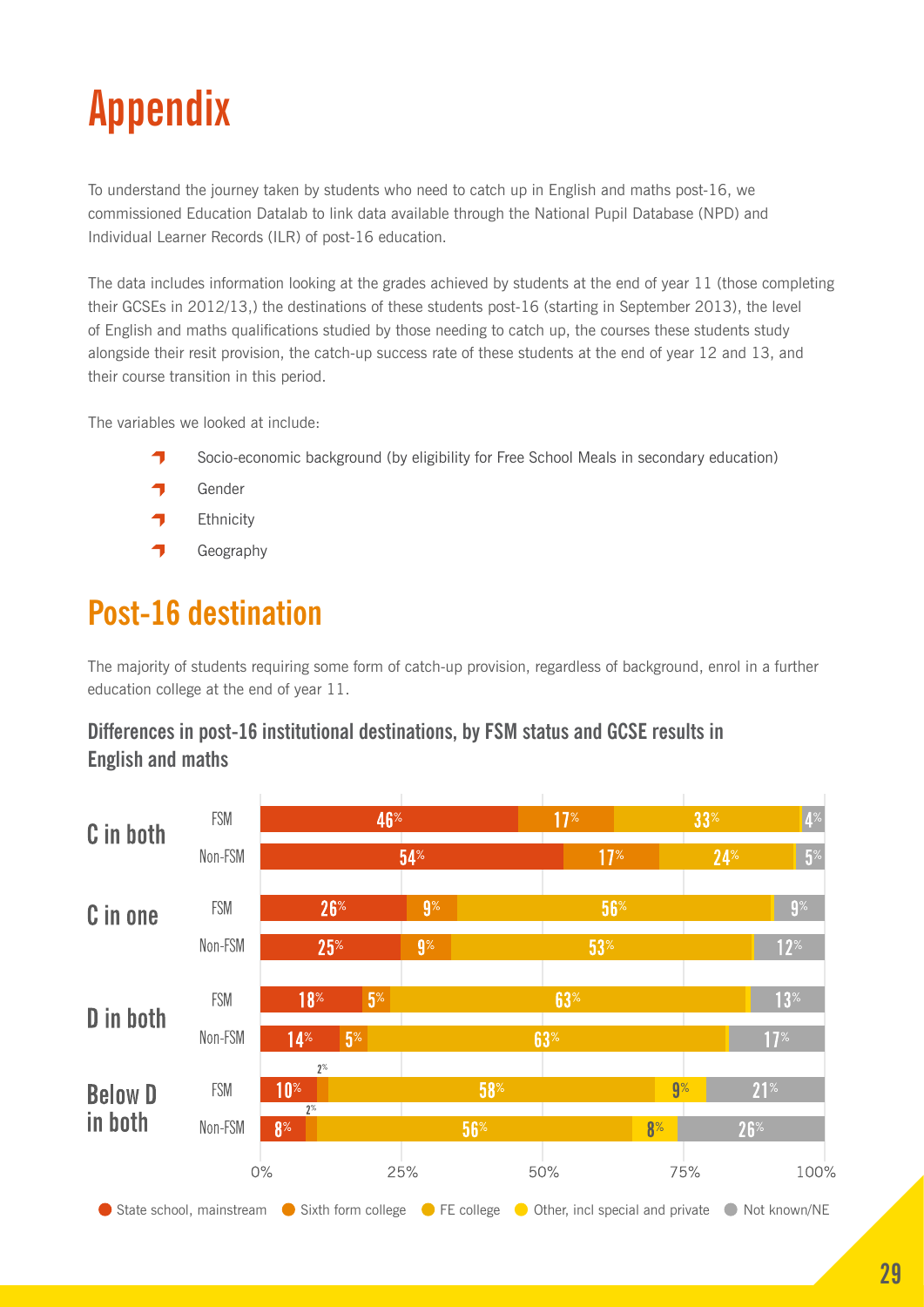### **Catch-up courses taken by grade achieved at 16, by region, gender and ethnicity**

For students achieving a D in English and maths at 16, GCSEs are the most common catch-up qualification. For those achieivng below this grade, routes are varied.



#### **Type of English catch-up taken, by FSM and age 16 GCSE grade**

#### **Type of maths catch-up taken, by FSM and age 16 GCSE grade**

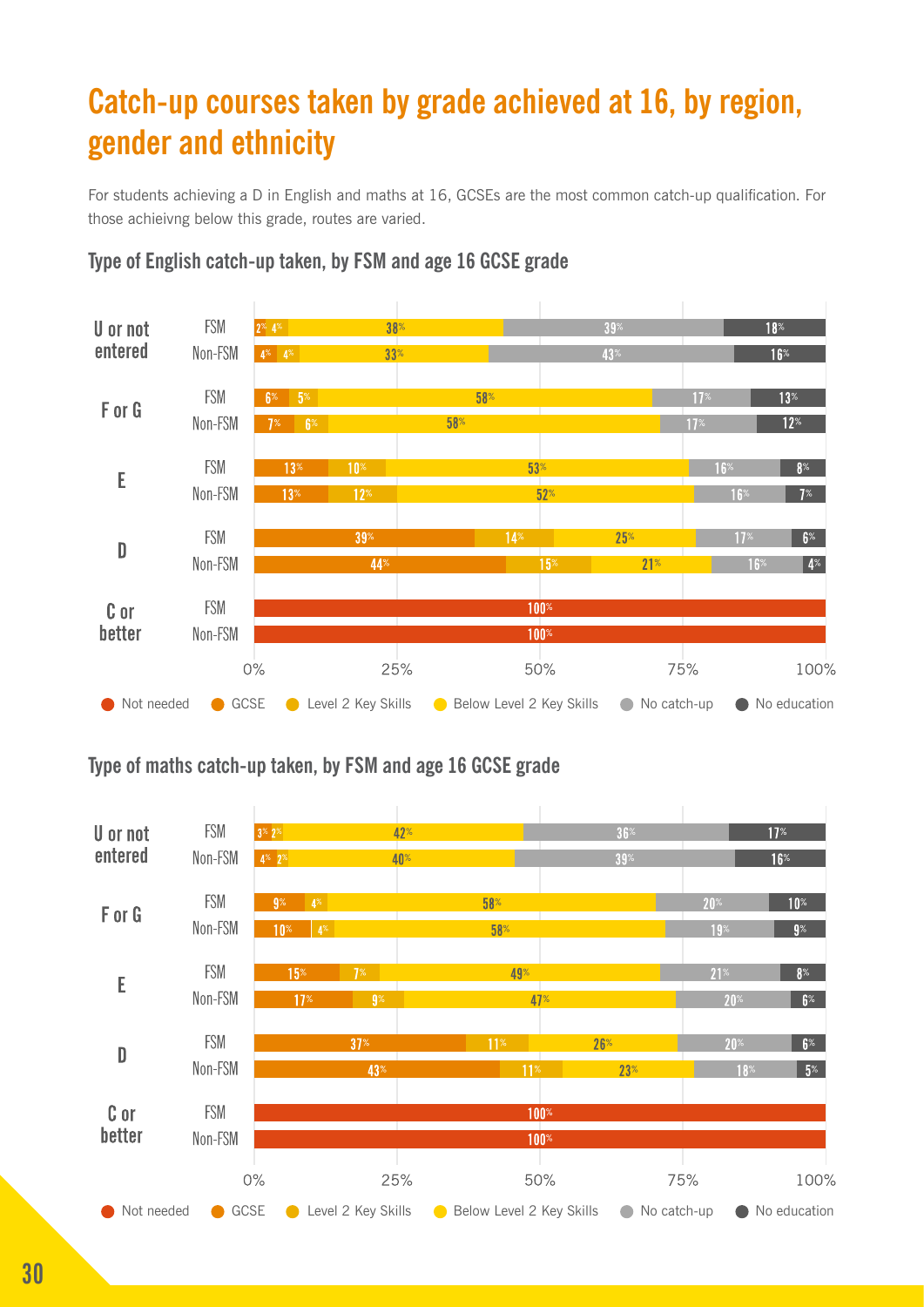There are few regional differences in the levels of catch-up courses taken. London students are marginally more likely to be resitting GCSEs having failed to attain an A\*-C at 16 in both English and maths.



#### **Type of catch-up in English (by region)**

### **Type of catch-up in maths (by region)**

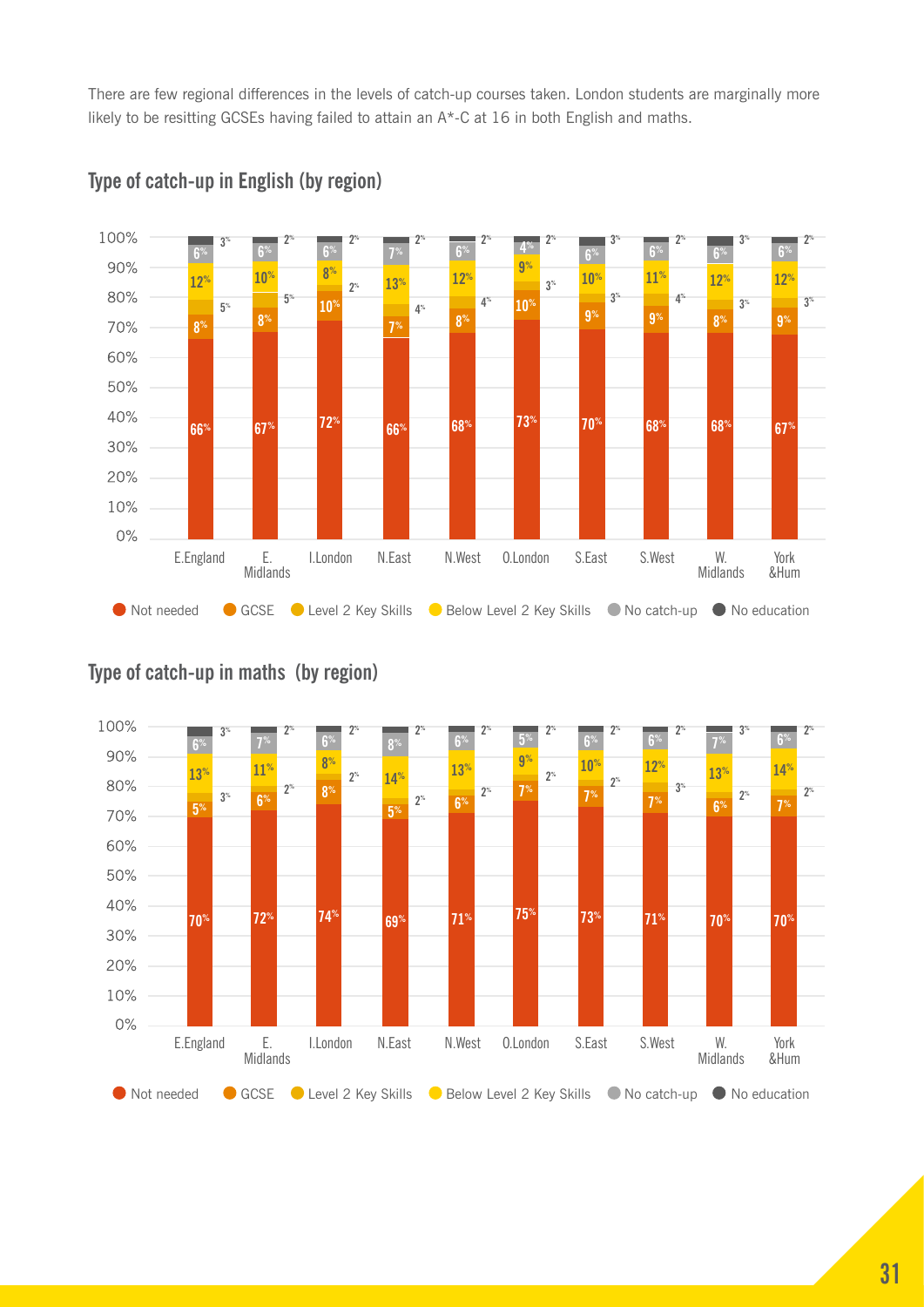In English, females significantly outperform males at 16, meaning fewer are retaking GCSEs post-16. Boys are also twice as likely to be studying below Level 2 courses. In maths, the picture is more consistent across the board.



#### **Catch-up courses taken (by gender)**

The level of catch-up course taken by ethnicity is consistent in both English and maths. Asian and Black students are more likely to be resitting GCSEs than White British students.



#### **Catch-up courses taken (by ethnicity)**

### **Catch-up rate by grade attained at 16, other courses studied, gender and ethnicity**

Students who achieved a D at 16 are more likely to achieve an A\*-C or equivalent in English and maths by the end of year 12. Students achieving lower than a D experience very low rates of catch-up success in both subjects by the end of year 13.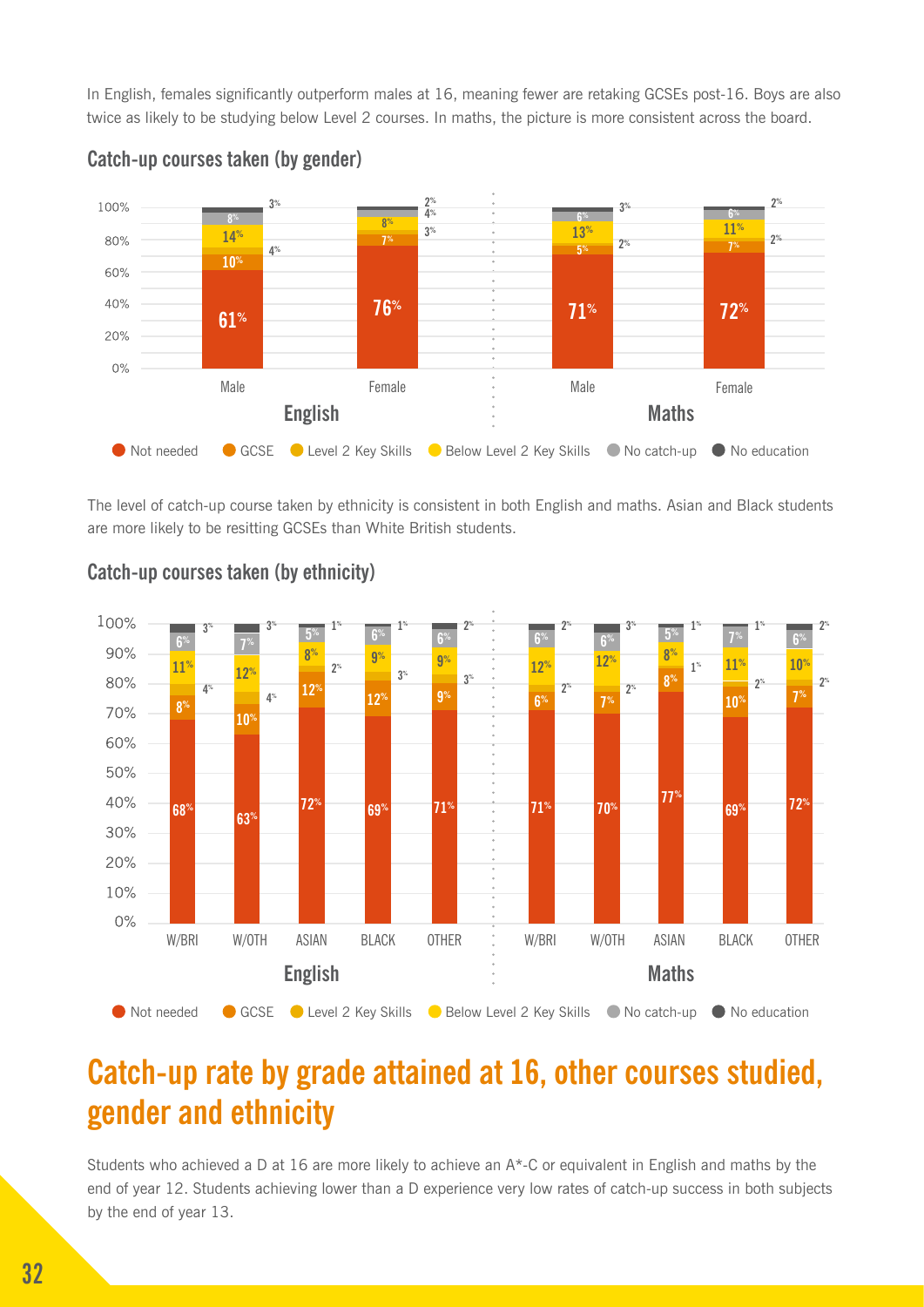#### **English catch-up rates by grade at 16**



#### **Maths catch-up rates by grade at 16**



Students studying A-Levels and other Level 3 courses alongside English resit provision experience significantly higher catch-up rates than their peers studying A-Levels alongside maths catch-up provision.



#### **English catch-up rate by year 12 according to other courses studied**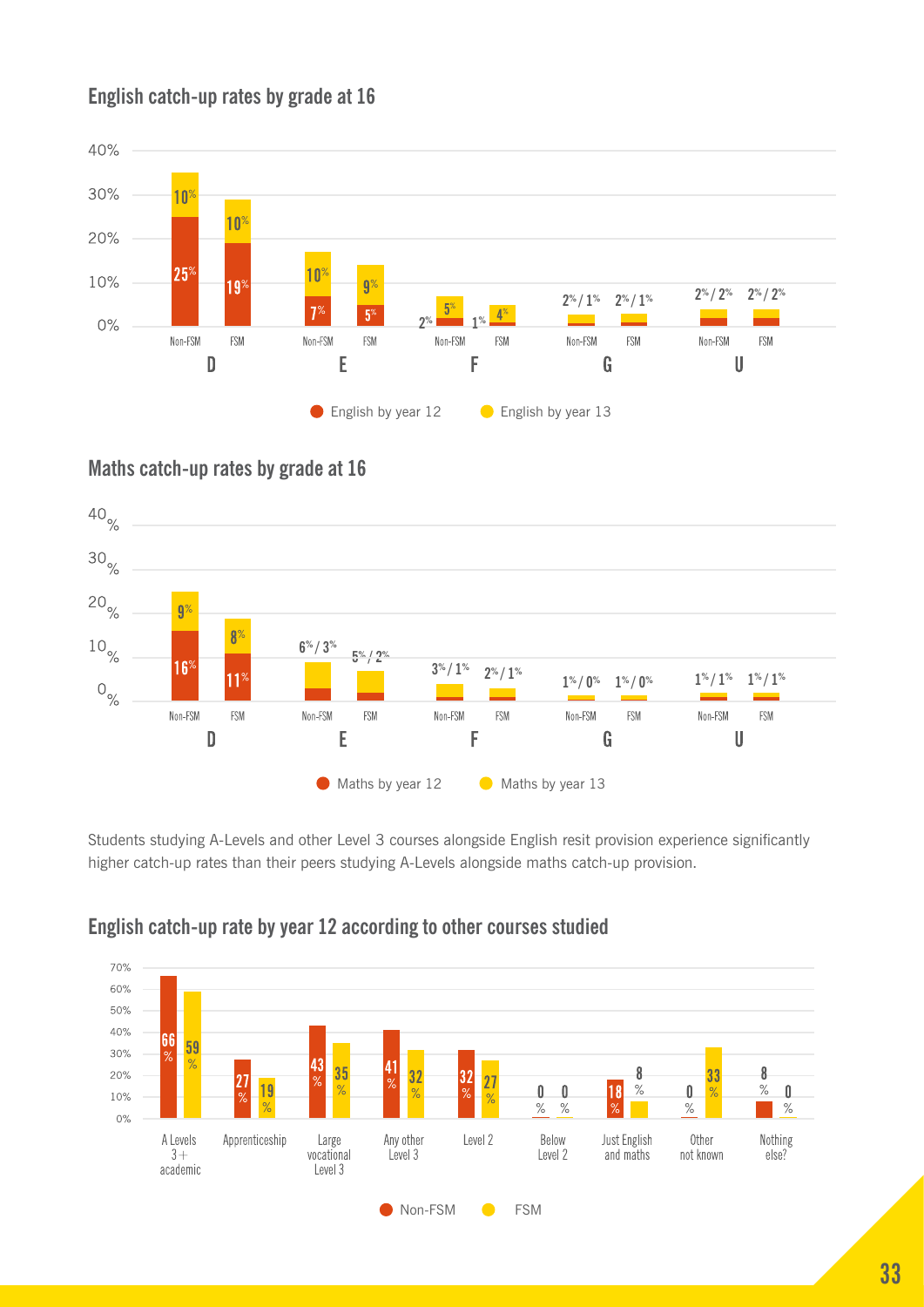

#### **Maths catch-up rate by year 12 according to other courses studied**

Girls and boys experience similar levels of catch-up success in both English and maths, with all students almost twice as likely to succeed in English than maths.





There is little variance in English catch-up rates between ethnicities, with White British and Asian students slightly outperforming all other ethnicities. In maths, Black students are less likely than other students to catch up.



#### **Pass rates by age 18 for young people who did not achieve a grade C at 16 (by ethnicity)**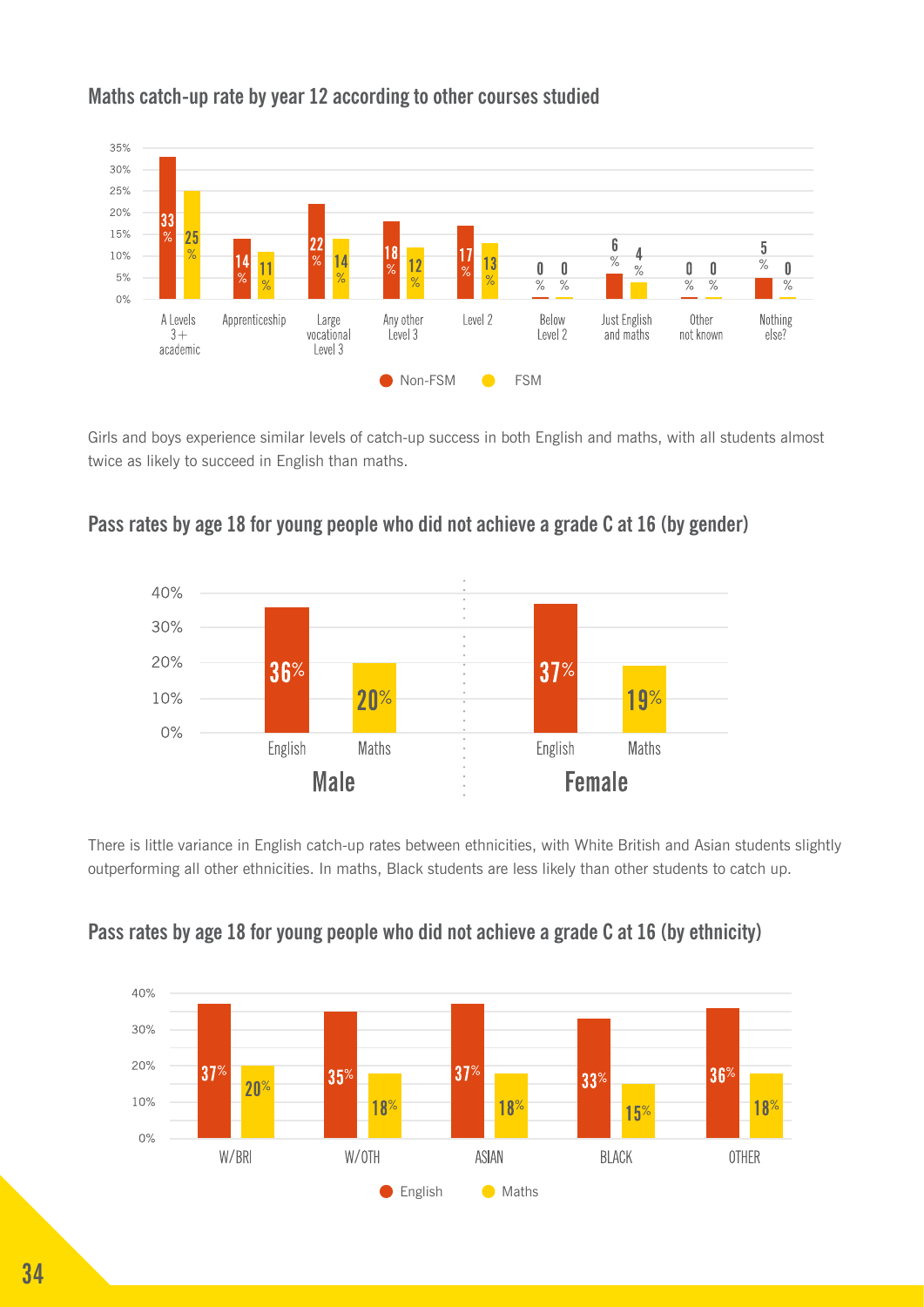### **Institutional pass rates for students achieving a D at 16**

Students achieving a D in English at 16 who go on to attend a school or sixth form college experience almost double the success rates to those who attend a FE college. In maths, standalone sixth form colleges outperform schools and are significantly more successful than FE colleges and driving catch-up success.



#### **English and maths catch-up rates for those with a grade D at 16 by the end of year 12**

### **Year 13 pathways for catch-up students enrolled on A-Levels in year 12**

A significant number of students who catch up while enrolled on A-Levels in year 12 decide not to continue studying towards them in year 13. A surprisingly high number of students enrolled on A-Levels in year 12, but who fail to catch-up in English and maths, are allowed to continue studying their A-Levels in year 13.

#### **Courses studied by catch-up students enrolled on A-Levels in year 13 based on catch-up success in year 12**